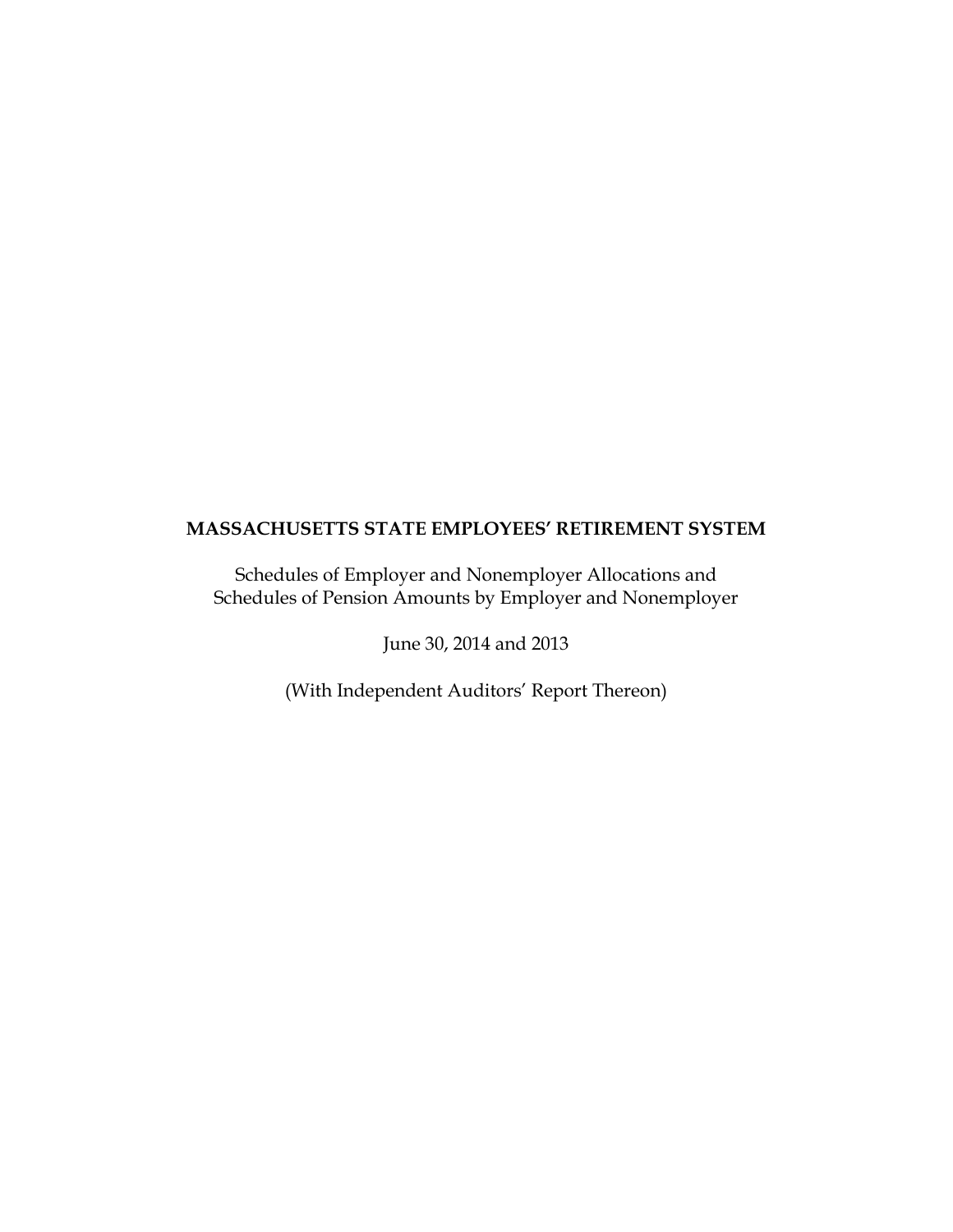

**KPMG LLP**  Two Financial Center 60 South Street Boston, MA 02111

# **Independent Auditors' Report**

Mr. Thomas G. Shack III, Comptroller Commonwealth of Massachusetts:

We have audited the accompanying schedules of employer and nonemployer allocations of the Massachusetts State Employees' Retirement System (MSERS) as of and for the years ended June 30, 2014 and June 30, 2013, and the related notes. We have also audited the columns titled net pension liability, total deferred outflows of resources, total deferred inflows of resources, and total employer pension expense (specified column totals) included in the accompanying schedules of pension amounts by employer and nonemployer of MSERS as of and for the year ended June 30, 2014, the column titled net pension liability (specified column total) included in the accompanying schedules of pension amounts by employer and nonemployer of MSERS as of June 30, 2013, and the related notes.

# *Management's Responsibility for the Schedules*

Management is responsible for the preparation and fair presentation of these schedules in accordance with U.S. generally accepted accounting principles; this includes the design, implementation, and maintenance of internal control relevant to the preparation and fair presentation of the schedules that are free from material misstatement, whether due to fraud or error.

# *Auditors' Responsibility*

Our responsibility is to express opinions on the schedules of employer and nonemployer allocations and the specified column totals included in the schedules of pension amounts by employer and nonemployer based on our audit. We conducted our audit in accordance with auditing standards generally accepted in the United States of America. Those standards require that we plan and perform the audit to obtain reasonable assurance about whether the schedules of employer and nonemployer allocations and the specified column totals included in the schedules of pension amounts by employer and nonemployer are free from material misstatement.

An audit involves performing procedures to obtain audit evidence about the amounts and disclosures in the schedule of employer and nonemployer allocations and the specified column totals included in the schedule of pension amounts by employer and nonemployer. The procedures selected depend on the auditors' judgment, including the assessment of the risks of material misstatement of the schedule of employer and nonemployer allocations and the specified column totals included in the schedule of pension amounts by employer and nonemployer, whether due to fraud or error. In making those risk assessments, the auditor considers internal control relevant to the entity's preparation and fair presentation of the schedule of employer and nonemployer allocations and the specified column totals included in the schedule of pension amounts by employer and nonemployer in order to design audit procedures that are appropriate in the circumstances, but not for the purpose of expressing an opinion on the effectiveness of the entity's internal control. Accordingly, we express no such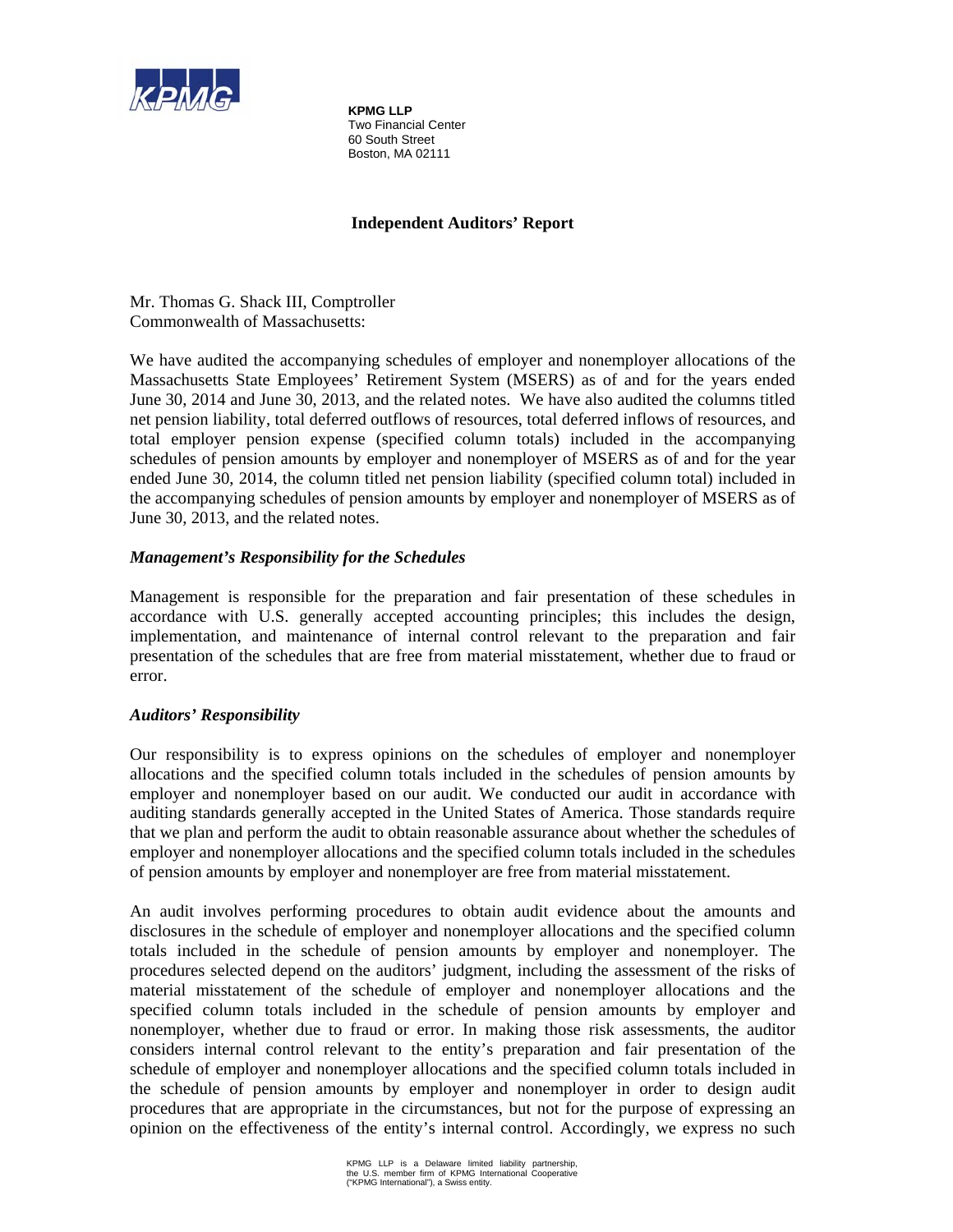

opinion. An audit also includes evaluating the appropriateness of accounting policies used and the reasonableness of significant accounting estimates made by management, as well as evaluating the overall presentation of the schedule of employer and nonemployer allocations and the specified column totals included in the schedules of pension amounts by employer and nonemployer.

We believe that the audit evidence we have obtained is sufficient and appropriate to provide a basis for our audit opinions.

## *Opinions*

In our opinion, the schedules and related notes referred to above present fairly, in all material respects, the employer and nonemployer allocations, and net pension liability, total deferred outflows of resources, total deferred inflows of resources, and total employer pension expense for MSERS as of and for the year ended June 30, 2014 and the employer and nonemployer allocations, and net pension liability as of and for the year ended June 30, 2013 in accordance with U.S. generally accepted accounting principles.

## **Restriction on Use**

Our report is intended solely for information and use of MSERS management and its board, MSERS employers and their auditors and the Commonwealth of Massachusetts, and is not intended to be and should not be used by anyone other than these specified parties.

KPMG LLP

Boston, Massachusetts September 28, 2015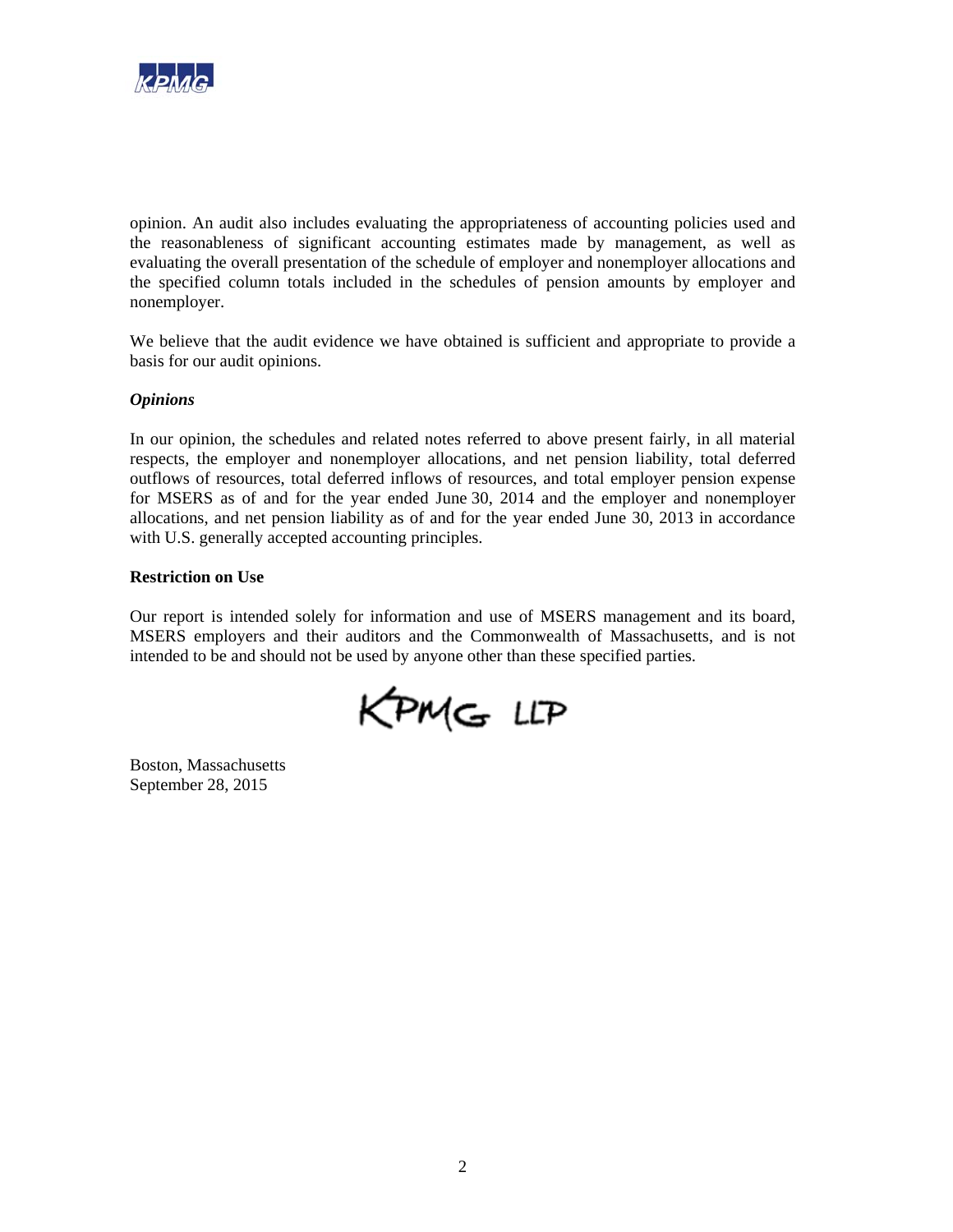|                                                                       | FY2014                  |                                                      | FY2013                  |                                                      |  |
|-----------------------------------------------------------------------|-------------------------|------------------------------------------------------|-------------------------|------------------------------------------------------|--|
| Employer/Nonemployer                                                  | Actual<br>Contributions | Employer/<br>Nonemployer<br>Allocation<br>Percentage | Actual<br>Contributions | Employer/<br>Nonemployer<br>Allocation<br>Percentage |  |
| <b>Non Special Funding Situations:</b>                                |                         |                                                      |                         |                                                      |  |
| 9045 - Commonwealth of Massachusetts:                                 |                         |                                                      |                         |                                                      |  |
|                                                                       | 538,910,592             |                                                      | 505,382,210<br>S        |                                                      |  |
|                                                                       | 538,910,592             | 91.61655%                                            | 505,382,210             | 91.64888%                                            |  |
| 8060 - Assabet Valley Regional Vocational School District:            |                         |                                                      |                         |                                                      |  |
|                                                                       | 232.099                 |                                                      | 2,272                   |                                                      |  |
|                                                                       |                         |                                                      | 208,128                 |                                                      |  |
|                                                                       | 232,099                 | 0.03946%                                             | 210,400                 | 0.03816%                                             |  |
| 8100 - Blackstone Valley Regional Vocational School District:         |                         |                                                      |                         |                                                      |  |
|                                                                       | 344,802                 |                                                      | 330,096                 |                                                      |  |
|                                                                       |                         |                                                      |                         |                                                      |  |
|                                                                       | 344,802                 | 0.05862%                                             | 330,096                 | 0.05986%                                             |  |
| 8080 - Bristol/Plymouth Regional Vocational Technical School District |                         |                                                      |                         |                                                      |  |
|                                                                       | 222,062                 |                                                      | 192,467                 |                                                      |  |
| Total Bristol/Plymouth Regional Vocational Technical School District  | 222.062                 | 0.03775%                                             | 192,467                 | 0.03490%                                             |  |
| 8160 - Central Massachusetts Regional Planning Commission:            |                         |                                                      |                         |                                                      |  |
|                                                                       |                         |                                                      |                         |                                                      |  |
|                                                                       | 113,973                 |                                                      | 132,101                 |                                                      |  |
|                                                                       | 113,973                 | 0.01938%                                             | 132,101                 | 0.02396%                                             |  |
| 6090 - Massachusetts Convention Center Authority:                     |                         |                                                      |                         |                                                      |  |
|                                                                       | 508,045                 |                                                      | 477,048                 |                                                      |  |
|                                                                       | 1,458,814               |                                                      | 1,265,867               |                                                      |  |
|                                                                       | 1,966,859               | 0.33437%                                             | 1,742,915               | 0.31607%                                             |  |
| 9045 - Massachusetts Department of Transportation:                    |                         |                                                      |                         |                                                      |  |
|                                                                       | 21,100,371              |                                                      | 17,223,468              |                                                      |  |
|                                                                       | 8,199,084               |                                                      | 9,947,785               |                                                      |  |
|                                                                       | 29,299,455              | 4.98100%                                             | 27,171,253              | 4.92739%                                             |  |
| 6070 - Massachusetts State College Building Authority:                |                         |                                                      |                         |                                                      |  |
|                                                                       | 97,745<br>51,074        |                                                      | 93,243<br>52,340        |                                                      |  |
|                                                                       |                         |                                                      |                         |                                                      |  |
|                                                                       | 148,819                 | 0.02530%                                             | 145,583                 | 0.02640%                                             |  |
| 8020 - Merrimack Valley Planning Commission:                          |                         |                                                      |                         |                                                      |  |
|                                                                       | 115,860                 |                                                      | 108,107                 |                                                      |  |
|                                                                       | 115,860                 | 0.01970%                                             | 108,107                 | 0.01960%                                             |  |
|                                                                       |                         |                                                      |                         |                                                      |  |
| 8010 - Montachusett Regional Planning Commission:                     | ä,                      |                                                      |                         |                                                      |  |
|                                                                       | 97,227                  |                                                      | 92,943                  |                                                      |  |
|                                                                       | 97,227                  | 0.01653%                                             | 92,943                  | 0.01685%                                             |  |
| 8090 - Montachusett Regional Vocational Technical School District:    |                         |                                                      |                         |                                                      |  |
|                                                                       | 11,253                  |                                                      | 11,253                  |                                                      |  |
|                                                                       | 387,738                 |                                                      | 360,936                 |                                                      |  |
| Total Montachusett Regional Vocational Technical School District      | 398,991                 | 0.06783%                                             | 372,189                 | 0.06749%                                             |  |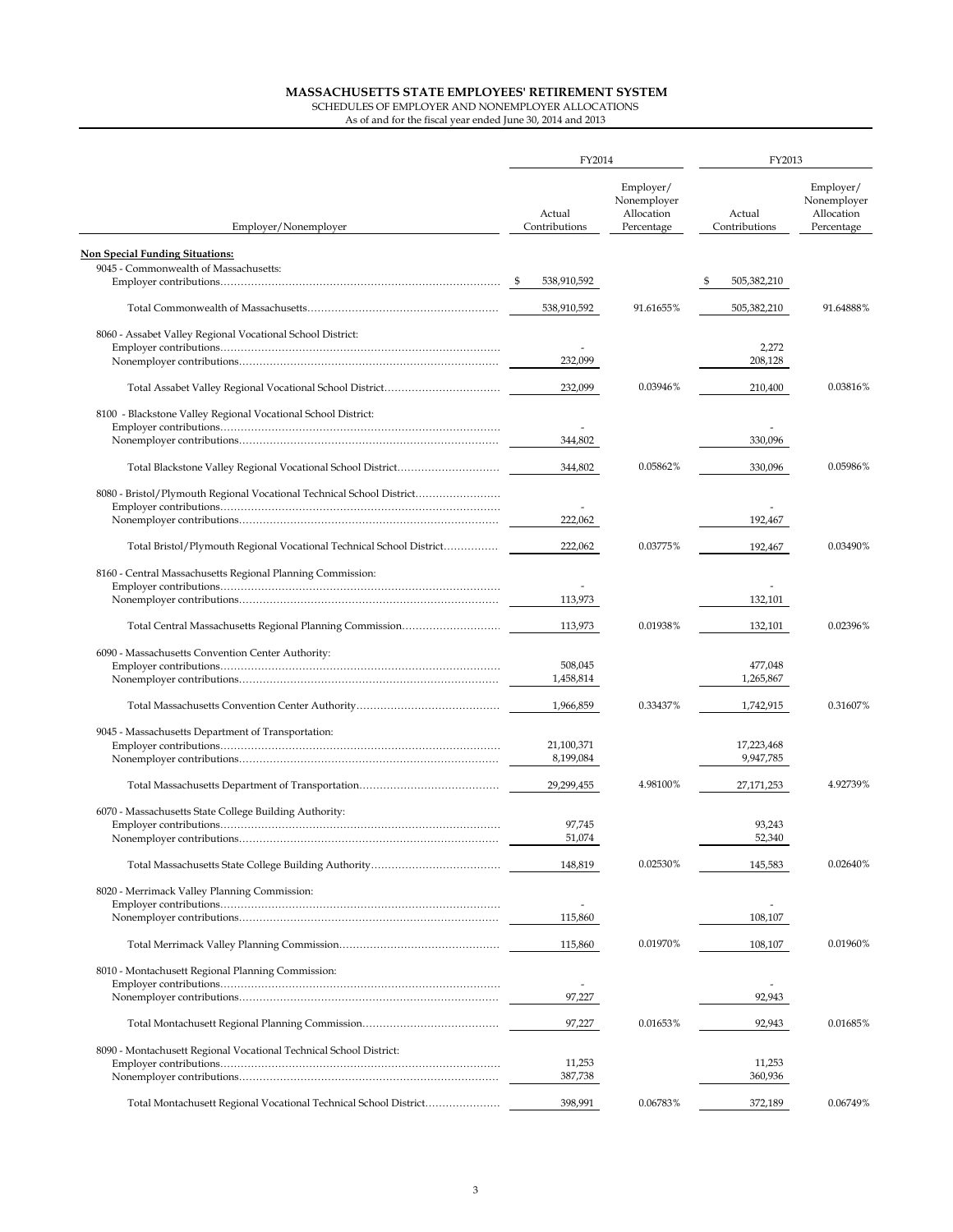|                                                                        | FY2014                    |                                                      | FY2013                  |                                                      |  |
|------------------------------------------------------------------------|---------------------------|------------------------------------------------------|-------------------------|------------------------------------------------------|--|
| Employer/Nonemployer                                                   | Actual<br>Contributions   | Employer/<br>Nonemployer<br>Allocation<br>Percentage | Actual<br>Contributions | Employer/<br>Nonemployer<br>Allocation<br>Percentage |  |
| 8070 - Nashoba Associated Boards of Health:                            |                           |                                                      |                         |                                                      |  |
|                                                                        | 466,446                   |                                                      | 498,222                 |                                                      |  |
|                                                                        | 466,446                   | 0.07930%                                             | 498,222                 | 0.09035%                                             |  |
| 8040 - North Middlesex Council of Governments:                         |                           |                                                      |                         |                                                      |  |
|                                                                        | 96,649                    |                                                      | 86,559                  |                                                      |  |
|                                                                        | 96,649                    | 0.01643%                                             | 86,559                  | 0.01570%                                             |  |
|                                                                        |                           |                                                      |                         |                                                      |  |
| 8030 - Northeast Metro Regional Vocational Technical School District:  | 33,367                    |                                                      | 33,367                  |                                                      |  |
|                                                                        | 341,149                   |                                                      | 300,377                 |                                                      |  |
| Total Northeast Metro Regional Vocational Technical School District    | 374,516                   | 0.06367%                                             | 333,744                 | 0.06052%                                             |  |
| 8170 - Old Colony Planning Council:                                    |                           |                                                      |                         |                                                      |  |
|                                                                        | 117,477                   |                                                      | 103,310                 |                                                      |  |
|                                                                        | 117,477                   | 0.01997%                                             | 103,310                 | 0.01873%                                             |  |
| 8180 - Old Colony Regional Vocational Technical School District:       |                           |                                                      |                         |                                                      |  |
|                                                                        | $\overline{a}$<br>134,141 |                                                      | 123,309                 |                                                      |  |
|                                                                        | 134,141                   | 0.02280%                                             | 123,309                 | 0.02236%                                             |  |
|                                                                        |                           |                                                      |                         |                                                      |  |
| 8110 - Pioneer Valley Planning Commission:                             |                           |                                                      |                         |                                                      |  |
|                                                                        | 281,462                   |                                                      | 279,627                 |                                                      |  |
|                                                                        | 281,462                   | 0.04785%                                             | 279,627                 | 0.05071%                                             |  |
| 8140 - Southeastern Regional Planning & Economic Development District: |                           |                                                      |                         |                                                      |  |
|                                                                        | 172,049                   |                                                      | 159,611                 |                                                      |  |
| Total Southeastern Regional Planning & Economic Development District   | 172,049                   | 0.02925%                                             | 159,611                 | 0.02894%                                             |  |
| 8120 - Southeastern Regional School District:                          |                           |                                                      |                         |                                                      |  |
|                                                                        | 5,621<br>657,356          |                                                      | 5,621<br>597,853        |                                                      |  |
|                                                                        | 662,977                   | 0.11271%                                             | 603,474                 | 0.10944%                                             |  |
| 8200 - Tri-County Regional Vocational Technical School District:       |                           |                                                      |                         |                                                      |  |
|                                                                        | 116,235                   |                                                      | 128,351                 |                                                      |  |
| Total Tri-County Regional Vocational Technical School District         | 116,235                   | 0.01976%                                             | 128,351                 | 0.02328%                                             |  |
| 8190 - Upper Blackstone Water Pollution Abatement District:            |                           |                                                      |                         |                                                      |  |
|                                                                        | 370,024                   |                                                      | 333,636                 |                                                      |  |
|                                                                        |                           |                                                      |                         |                                                      |  |
|                                                                        | 370,024                   | 0.06291%                                             | 333,636                 | $0.06050\%$                                          |  |
| 8130 - Upper Cape Cod Regional Vocational Technical School District:   | 2,598                     |                                                      | 2,598                   |                                                      |  |
|                                                                        | 200,009                   |                                                      | 190,335                 |                                                      |  |
| Total Upper Cape Cod Regional Vocational Technical School District     | 202,607                   | 0.03444%                                             | 192,933                 | 0.03499%                                             |  |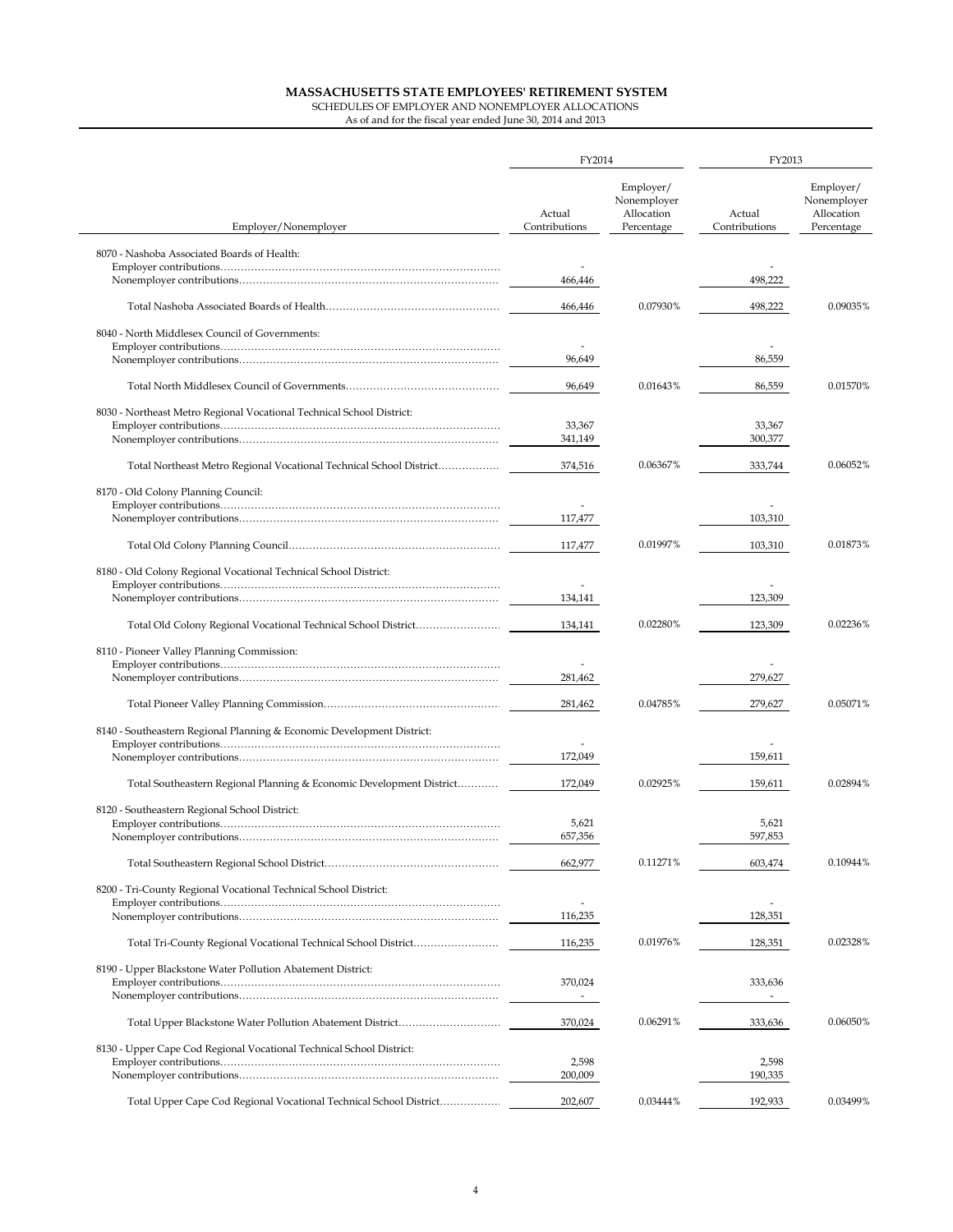|                                                                 | FY2014                  |                                                      | FY2013                  |                                                      |  |
|-----------------------------------------------------------------|-------------------------|------------------------------------------------------|-------------------------|------------------------------------------------------|--|
| Employer/Nonemployer                                            | Actual<br>Contributions | Employer/<br>Nonemployer<br>Allocation<br>Percentage | Actual<br>Contributions | Employer/<br>Nonemployer<br>Allocation<br>Percentage |  |
| <b>Special Funding Situations (Educational Collaboratives):</b> |                         |                                                      |                         |                                                      |  |
| 6013 - ACCEPT Education Collaborative:                          |                         |                                                      |                         |                                                      |  |
|                                                                 | 100,778                 |                                                      | 93,943                  |                                                      |  |
|                                                                 | 99,041                  |                                                      | 85,930                  |                                                      |  |
|                                                                 | 199,819                 | 0.03397%                                             | 179,873                 | 0.03262%                                             |  |
| 6022 - Assabet Valley Collaborative:                            |                         |                                                      |                         |                                                      |  |
|                                                                 | 74,786                  |                                                      | 72,742                  |                                                      |  |
|                                                                 | 73,498                  |                                                      | 66,538                  |                                                      |  |
|                                                                 | 148,284                 | 0.02521%                                             | 139,280                 | 0.02526%                                             |  |
| 6004 - Bi-County Education Collaborative:                       |                         |                                                      |                         |                                                      |  |
|                                                                 | 144,096                 |                                                      | 154,873                 |                                                      |  |
|                                                                 | 141,614                 |                                                      | 141,663                 |                                                      |  |
|                                                                 | 285,710                 | 0.04857%                                             | 296,536                 | 0.05378%                                             |  |
| 6018 - C.A.S.E. Collaborative:                                  |                         |                                                      |                         |                                                      |  |
|                                                                 | 309,468                 |                                                      | 283,080                 |                                                      |  |
|                                                                 | 304,135                 |                                                      | 253,574                 |                                                      |  |
|                                                                 | 613,603                 | 0.10431%                                             | 536,654                 | 0.09732%                                             |  |
| 6016 - Cape Cod Collaborative:                                  |                         |                                                      |                         |                                                      |  |
|                                                                 | 177,531                 |                                                      | 177,775                 |                                                      |  |
|                                                                 | 174,472                 |                                                      | 162,612                 |                                                      |  |
|                                                                 | 352,003                 | 0.05984%                                             | 340,387                 | 0.06173%                                             |  |
| 6010 - CAPS Education Collaborative:                            |                         |                                                      |                         |                                                      |  |
|                                                                 | 103,397                 |                                                      | 92,314                  |                                                      |  |
|                                                                 | 101,666                 |                                                      | 84,440                  |                                                      |  |
|                                                                 | 205,063                 | 0.03486%                                             | 176,754                 | 0.03205%                                             |  |
| 6035 - Central Massachusetts Special Education Collaborative:   |                         |                                                      |                         |                                                      |  |
|                                                                 | 102,986                 |                                                      | 98,036                  |                                                      |  |
|                                                                 | 101,212                 |                                                      | 89,674                  |                                                      |  |
| Total Central Massachusetts Special Education Collaborative     | 204,198                 | 0.03471%                                             | 187,710                 | 0.03404%                                             |  |
| 6012 - CHARMS Collaborative:                                    |                         |                                                      |                         |                                                      |  |
|                                                                 | 40,188                  |                                                      | 40,452                  |                                                      |  |
|                                                                 | 39,496                  |                                                      | 37,002                  |                                                      |  |
|                                                                 | 79,684                  | 0.01355%                                             | 77,454                  | 0.01405%                                             |  |
| 6017 - Collaborative for Educational Services:                  |                         |                                                      |                         |                                                      |  |
|                                                                 | 303,565                 |                                                      | 287,003                 |                                                      |  |
|                                                                 | 298,335                 |                                                      | 262,523                 |                                                      |  |
|                                                                 | 601,900                 | 0.10232%                                             | 549,526                 | 0.09965%                                             |  |
| 6021 - CREST Collaborative:                                     |                         |                                                      |                         |                                                      |  |
|                                                                 | 151,382                 |                                                      | 182,742                 |                                                      |  |
|                                                                 | 148,773                 |                                                      | 167,155                 |                                                      |  |
|                                                                 | 300,155                 | 0.05103%                                             | 349,897                 | 0.06345%                                             |  |
| 6030 - EDCO Collaborative:                                      |                         |                                                      |                         |                                                      |  |
|                                                                 | 207,177                 |                                                      | 193,858                 |                                                      |  |
|                                                                 | 203,607                 |                                                      | 177,323                 |                                                      |  |
|                                                                 |                         |                                                      |                         |                                                      |  |
|                                                                 | 410,784                 | 0.06983%                                             | 371,181                 | 0.06731%                                             |  |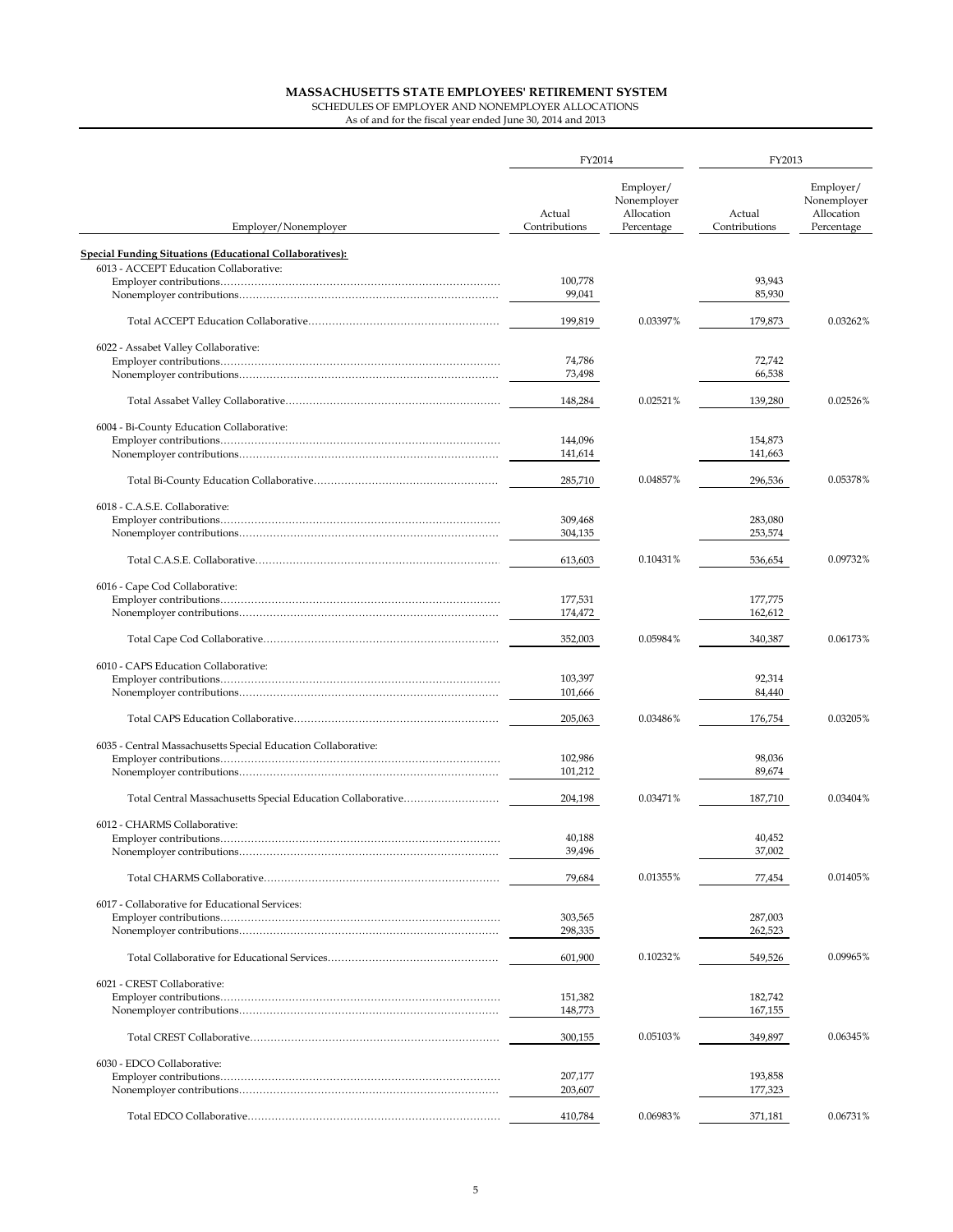| Employer/<br>Nonemployer<br>Allocation<br>Actual<br>Actual<br>Employer/Nonemployer<br>Contributions<br>Percentage<br>Contributions<br>6019 - FLLAC Collaborative:<br>77,887<br>76,716<br>75,394<br>71,244<br>0.02586%<br>149,131<br>152,110<br>6034 - LABBB Collaborative:<br>278,329<br>262,754<br>273,534<br>240,343<br>0.09382%<br>551,863<br>503,097<br>6011 - Lower Pioneer Valley Education Collaborative:<br>426,191<br>410,772<br>418,848<br>375,735<br>845,039<br>0.14366%<br>786,507<br>6014 - North River Collaborative:<br>207,812<br>209,025<br>204,231<br>191,196<br>0.07005%<br>412,043<br>400,221<br>6006 - North Shore Education Consortium:<br>229,190<br>241,583<br>220,977<br>225,241<br>0.07725%<br>0.08388%<br>454,431<br>462,560<br>6007 - Pilgrim Area Collaborative:<br>81,894<br>82,612<br>80,483<br>75,566<br>0.02760%<br>162,377<br>158,178<br>6031 - READS Collaborative:<br>148,888<br>126,254<br>124,079<br>105,192<br>0.04256%<br>250,333<br>254,080<br>6033 - SEEMS Collaborative:<br>281,263<br>278,807<br>276,417<br>212,948<br>0.09481%<br>557,680<br>491,755<br>6009 - Shore Education Consortium:<br>373,271<br>357.020<br>366,839<br>326,568<br>0.12582%<br>683,588<br>740,110<br>6015 - South Coast Education Collaborative:<br>257,962<br>251,276<br>246,946<br>235,959 | FY2014 |  | FY2013 |                                                      |  |
|------------------------------------------------------------------------------------------------------------------------------------------------------------------------------------------------------------------------------------------------------------------------------------------------------------------------------------------------------------------------------------------------------------------------------------------------------------------------------------------------------------------------------------------------------------------------------------------------------------------------------------------------------------------------------------------------------------------------------------------------------------------------------------------------------------------------------------------------------------------------------------------------------------------------------------------------------------------------------------------------------------------------------------------------------------------------------------------------------------------------------------------------------------------------------------------------------------------------------------------------------------------------------------------------------------------|--------|--|--------|------------------------------------------------------|--|
|                                                                                                                                                                                                                                                                                                                                                                                                                                                                                                                                                                                                                                                                                                                                                                                                                                                                                                                                                                                                                                                                                                                                                                                                                                                                                                                  |        |  |        | Employer/<br>Nonemployer<br>Allocation<br>Percentage |  |
|                                                                                                                                                                                                                                                                                                                                                                                                                                                                                                                                                                                                                                                                                                                                                                                                                                                                                                                                                                                                                                                                                                                                                                                                                                                                                                                  |        |  |        |                                                      |  |
|                                                                                                                                                                                                                                                                                                                                                                                                                                                                                                                                                                                                                                                                                                                                                                                                                                                                                                                                                                                                                                                                                                                                                                                                                                                                                                                  |        |  |        |                                                      |  |
|                                                                                                                                                                                                                                                                                                                                                                                                                                                                                                                                                                                                                                                                                                                                                                                                                                                                                                                                                                                                                                                                                                                                                                                                                                                                                                                  |        |  |        | 0.02704%                                             |  |
|                                                                                                                                                                                                                                                                                                                                                                                                                                                                                                                                                                                                                                                                                                                                                                                                                                                                                                                                                                                                                                                                                                                                                                                                                                                                                                                  |        |  |        |                                                      |  |
|                                                                                                                                                                                                                                                                                                                                                                                                                                                                                                                                                                                                                                                                                                                                                                                                                                                                                                                                                                                                                                                                                                                                                                                                                                                                                                                  |        |  |        |                                                      |  |
|                                                                                                                                                                                                                                                                                                                                                                                                                                                                                                                                                                                                                                                                                                                                                                                                                                                                                                                                                                                                                                                                                                                                                                                                                                                                                                                  |        |  |        | 0.09123%                                             |  |
|                                                                                                                                                                                                                                                                                                                                                                                                                                                                                                                                                                                                                                                                                                                                                                                                                                                                                                                                                                                                                                                                                                                                                                                                                                                                                                                  |        |  |        |                                                      |  |
|                                                                                                                                                                                                                                                                                                                                                                                                                                                                                                                                                                                                                                                                                                                                                                                                                                                                                                                                                                                                                                                                                                                                                                                                                                                                                                                  |        |  |        |                                                      |  |
|                                                                                                                                                                                                                                                                                                                                                                                                                                                                                                                                                                                                                                                                                                                                                                                                                                                                                                                                                                                                                                                                                                                                                                                                                                                                                                                  |        |  |        |                                                      |  |
|                                                                                                                                                                                                                                                                                                                                                                                                                                                                                                                                                                                                                                                                                                                                                                                                                                                                                                                                                                                                                                                                                                                                                                                                                                                                                                                  |        |  |        | 0.14263%                                             |  |
|                                                                                                                                                                                                                                                                                                                                                                                                                                                                                                                                                                                                                                                                                                                                                                                                                                                                                                                                                                                                                                                                                                                                                                                                                                                                                                                  |        |  |        |                                                      |  |
|                                                                                                                                                                                                                                                                                                                                                                                                                                                                                                                                                                                                                                                                                                                                                                                                                                                                                                                                                                                                                                                                                                                                                                                                                                                                                                                  |        |  |        |                                                      |  |
|                                                                                                                                                                                                                                                                                                                                                                                                                                                                                                                                                                                                                                                                                                                                                                                                                                                                                                                                                                                                                                                                                                                                                                                                                                                                                                                  |        |  |        | 0.07258%                                             |  |
|                                                                                                                                                                                                                                                                                                                                                                                                                                                                                                                                                                                                                                                                                                                                                                                                                                                                                                                                                                                                                                                                                                                                                                                                                                                                                                                  |        |  |        |                                                      |  |
|                                                                                                                                                                                                                                                                                                                                                                                                                                                                                                                                                                                                                                                                                                                                                                                                                                                                                                                                                                                                                                                                                                                                                                                                                                                                                                                  |        |  |        |                                                      |  |
|                                                                                                                                                                                                                                                                                                                                                                                                                                                                                                                                                                                                                                                                                                                                                                                                                                                                                                                                                                                                                                                                                                                                                                                                                                                                                                                  |        |  |        |                                                      |  |
|                                                                                                                                                                                                                                                                                                                                                                                                                                                                                                                                                                                                                                                                                                                                                                                                                                                                                                                                                                                                                                                                                                                                                                                                                                                                                                                  |        |  |        |                                                      |  |
|                                                                                                                                                                                                                                                                                                                                                                                                                                                                                                                                                                                                                                                                                                                                                                                                                                                                                                                                                                                                                                                                                                                                                                                                                                                                                                                  |        |  |        |                                                      |  |
|                                                                                                                                                                                                                                                                                                                                                                                                                                                                                                                                                                                                                                                                                                                                                                                                                                                                                                                                                                                                                                                                                                                                                                                                                                                                                                                  |        |  |        |                                                      |  |
|                                                                                                                                                                                                                                                                                                                                                                                                                                                                                                                                                                                                                                                                                                                                                                                                                                                                                                                                                                                                                                                                                                                                                                                                                                                                                                                  |        |  |        | 0.02868%                                             |  |
|                                                                                                                                                                                                                                                                                                                                                                                                                                                                                                                                                                                                                                                                                                                                                                                                                                                                                                                                                                                                                                                                                                                                                                                                                                                                                                                  |        |  |        |                                                      |  |
|                                                                                                                                                                                                                                                                                                                                                                                                                                                                                                                                                                                                                                                                                                                                                                                                                                                                                                                                                                                                                                                                                                                                                                                                                                                                                                                  |        |  |        |                                                      |  |
|                                                                                                                                                                                                                                                                                                                                                                                                                                                                                                                                                                                                                                                                                                                                                                                                                                                                                                                                                                                                                                                                                                                                                                                                                                                                                                                  |        |  |        |                                                      |  |
|                                                                                                                                                                                                                                                                                                                                                                                                                                                                                                                                                                                                                                                                                                                                                                                                                                                                                                                                                                                                                                                                                                                                                                                                                                                                                                                  |        |  |        | 0.04608%                                             |  |
|                                                                                                                                                                                                                                                                                                                                                                                                                                                                                                                                                                                                                                                                                                                                                                                                                                                                                                                                                                                                                                                                                                                                                                                                                                                                                                                  |        |  |        |                                                      |  |
|                                                                                                                                                                                                                                                                                                                                                                                                                                                                                                                                                                                                                                                                                                                                                                                                                                                                                                                                                                                                                                                                                                                                                                                                                                                                                                                  |        |  |        |                                                      |  |
|                                                                                                                                                                                                                                                                                                                                                                                                                                                                                                                                                                                                                                                                                                                                                                                                                                                                                                                                                                                                                                                                                                                                                                                                                                                                                                                  |        |  |        | 0.08918%                                             |  |
|                                                                                                                                                                                                                                                                                                                                                                                                                                                                                                                                                                                                                                                                                                                                                                                                                                                                                                                                                                                                                                                                                                                                                                                                                                                                                                                  |        |  |        |                                                      |  |
|                                                                                                                                                                                                                                                                                                                                                                                                                                                                                                                                                                                                                                                                                                                                                                                                                                                                                                                                                                                                                                                                                                                                                                                                                                                                                                                  |        |  |        |                                                      |  |
|                                                                                                                                                                                                                                                                                                                                                                                                                                                                                                                                                                                                                                                                                                                                                                                                                                                                                                                                                                                                                                                                                                                                                                                                                                                                                                                  |        |  |        | 0.12397%                                             |  |
|                                                                                                                                                                                                                                                                                                                                                                                                                                                                                                                                                                                                                                                                                                                                                                                                                                                                                                                                                                                                                                                                                                                                                                                                                                                                                                                  |        |  |        |                                                      |  |
|                                                                                                                                                                                                                                                                                                                                                                                                                                                                                                                                                                                                                                                                                                                                                                                                                                                                                                                                                                                                                                                                                                                                                                                                                                                                                                                  |        |  |        |                                                      |  |
|                                                                                                                                                                                                                                                                                                                                                                                                                                                                                                                                                                                                                                                                                                                                                                                                                                                                                                                                                                                                                                                                                                                                                                                                                                                                                                                  |        |  |        |                                                      |  |
| 0.08470%<br>498,222<br>493,921                                                                                                                                                                                                                                                                                                                                                                                                                                                                                                                                                                                                                                                                                                                                                                                                                                                                                                                                                                                                                                                                                                                                                                                                                                                                                   |        |  |        | 0.08957%                                             |  |
| 6001 - South Shore Education Collaborative:<br>251,942<br>272,331                                                                                                                                                                                                                                                                                                                                                                                                                                                                                                                                                                                                                                                                                                                                                                                                                                                                                                                                                                                                                                                                                                                                                                                                                                                |        |  |        |                                                      |  |
| 267,639<br>230,453                                                                                                                                                                                                                                                                                                                                                                                                                                                                                                                                                                                                                                                                                                                                                                                                                                                                                                                                                                                                                                                                                                                                                                                                                                                                                               |        |  |        |                                                      |  |
| 0.09180%<br>539,970<br>482,395                                                                                                                                                                                                                                                                                                                                                                                                                                                                                                                                                                                                                                                                                                                                                                                                                                                                                                                                                                                                                                                                                                                                                                                                                                                                                   |        |  |        | 0.08748%                                             |  |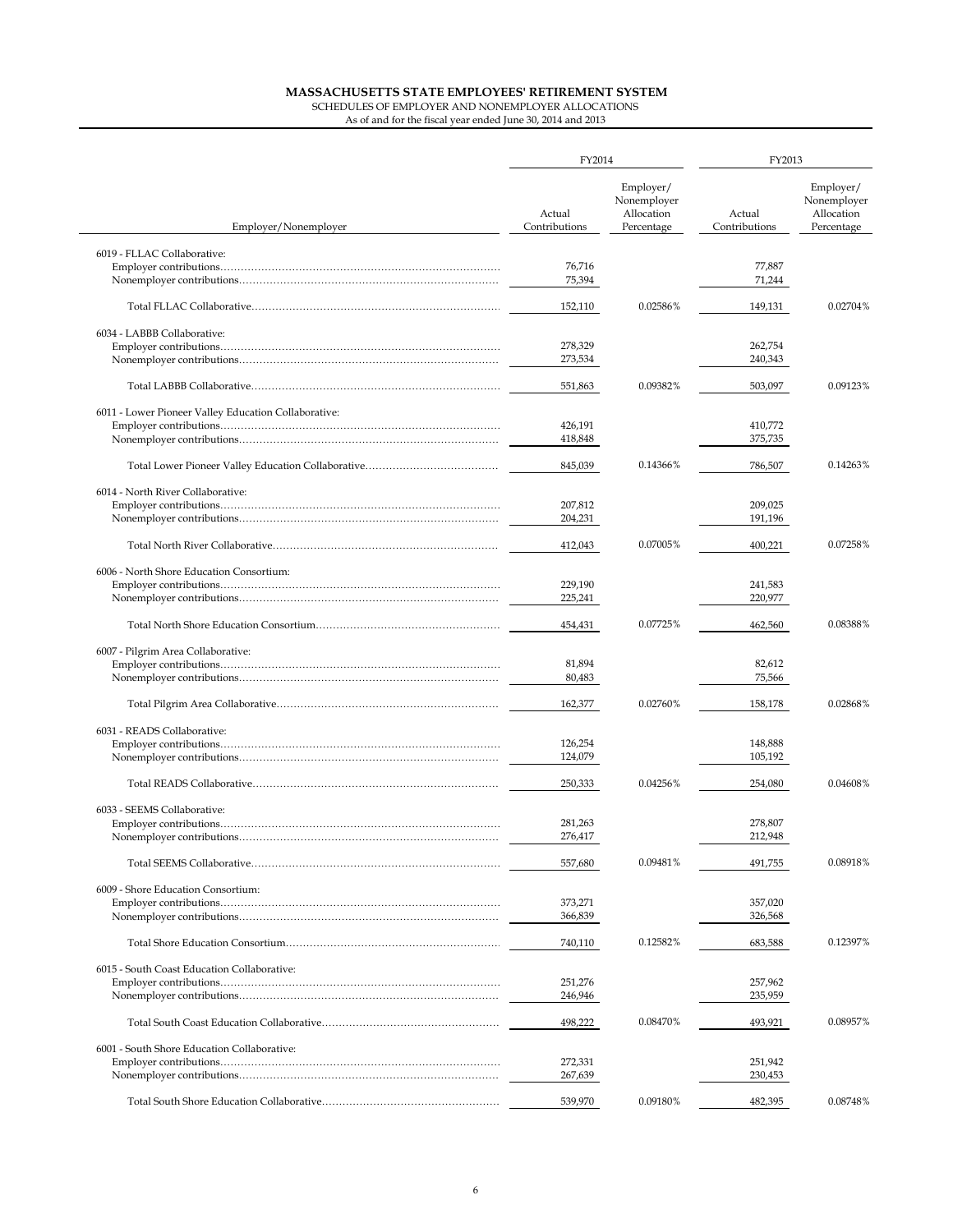|                                                                                                                              | FY2014                  |                                                      | FY2013                  |                                                      |  |
|------------------------------------------------------------------------------------------------------------------------------|-------------------------|------------------------------------------------------|-------------------------|------------------------------------------------------|--|
| Employer/Nonemployer                                                                                                         | Actual<br>Contributions | Employer/<br>Nonemployer<br>Allocation<br>Percentage | Actual<br>Contributions | Employer/<br>Nonemployer<br>Allocation<br>Percentage |  |
| 6003 - Southeastern Massachusetts Education Collaborative:                                                                   | 177,401<br>174,344      |                                                      | 159,309<br>145,720      |                                                      |  |
|                                                                                                                              | 351,745                 | 0.05980%                                             | 305,029                 | 0.05532%                                             |  |
| 6002 - Southern Worcester County Education Collaborative:                                                                    | 194,361                 |                                                      | 183,960                 |                                                      |  |
|                                                                                                                              | 191,012                 |                                                      | 168,269                 |                                                      |  |
|                                                                                                                              | 385,373                 | 0.06551%                                             | 352,229                 | 0.06388%                                             |  |
| 6027 - The Educational Co-Op:                                                                                                | 69,493                  |                                                      | 70,200                  |                                                      |  |
|                                                                                                                              | 68,296                  |                                                      | 64,212                  |                                                      |  |
|                                                                                                                              | 137,789                 | 0.02342%                                             | 134,412                 | 0.02438%                                             |  |
| 6020 - Valley Collaborative:                                                                                                 | 255,665<br>251,260      |                                                      | 323,592<br>295,991      |                                                      |  |
|                                                                                                                              | 506,925                 | 0.08618%                                             | 619,583                 | 0.11236%                                             |  |
| <b>Special Funding Situations (Other than Educational Collaboratives):</b><br>8150 - Berkshire Regional Planning Commission: |                         |                                                      |                         |                                                      |  |
|                                                                                                                              | 135,453                 |                                                      | 114,141                 |                                                      |  |
|                                                                                                                              | 135,453                 | 0.02303%                                             | 114,141                 | 0.02070%                                             |  |
| 8250 - Devens Enterprise Commission:                                                                                         |                         |                                                      |                         |                                                      |  |
|                                                                                                                              | 26,664                  |                                                      | 24,761                  |                                                      |  |
|                                                                                                                              | 26,664                  | 0.00453%                                             | 24,761                  | 0.00449%                                             |  |
| 8210 - Massachusetts Development Finance Agency:                                                                             |                         |                                                      |                         |                                                      |  |
|                                                                                                                              | 171,682                 |                                                      | 183,289                 |                                                      |  |
|                                                                                                                              | 171,682                 | 0.02919%                                             | 183,289                 | 0.03324%                                             |  |
| 6200 - Massachusetts Healthcare Connector Authority:                                                                         |                         |                                                      |                         |                                                      |  |
|                                                                                                                              | 589,919                 |                                                      | 503,772                 |                                                      |  |
|                                                                                                                              | 589,919                 | 0.10029%                                             | 503,772                 | 0.09136%                                             |  |
| 8211 - Massachusetts Life Sciences Center:                                                                                   |                         |                                                      |                         |                                                      |  |
|                                                                                                                              | 27,759                  |                                                      | 36,295                  |                                                      |  |
|                                                                                                                              | 27,759                  | 0.00472%                                             | 36,295                  | 0.00658%                                             |  |
| 6100 - Massachusetts PRIM Board:                                                                                             |                         |                                                      |                         |                                                      |  |
|                                                                                                                              | 414,026                 |                                                      | 330,476                 |                                                      |  |
|                                                                                                                              | 414,026                 | 0.07039%                                             | 330,476                 | 0.05993%                                             |  |
| 6060 - Massachusetts School Building Authority:                                                                              |                         |                                                      |                         |                                                      |  |
|                                                                                                                              | 438,213                 |                                                      | 448,488                 |                                                      |  |
|                                                                                                                              | 438,213                 | 0.07450%                                             | 448,488                 | 0.08133%                                             |  |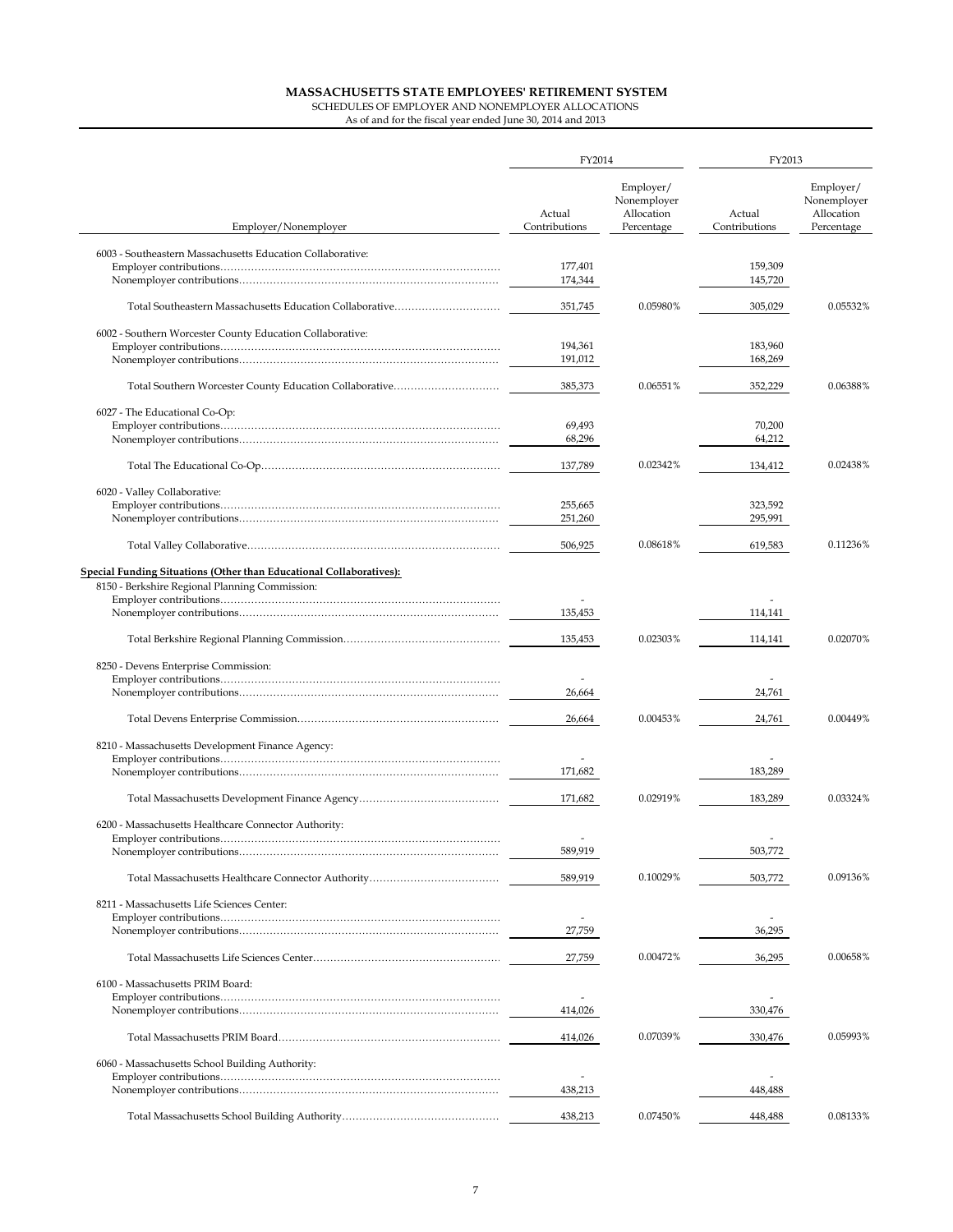As of and for the fiscal year ended June 30, 2014 and 2013

|                                                 | FY2014                  |                                                      | FY2013                  |                                                      |  |
|-------------------------------------------------|-------------------------|------------------------------------------------------|-------------------------|------------------------------------------------------|--|
| Employer/Nonemployer                            | Actual<br>Contributions | Employer/<br>Nonemployer<br>Allocation<br>Percentage | Actual<br>Contributions | Employer/<br>Nonemployer<br>Allocation<br>Percentage |  |
| 1080 - Massachusetts Water Resources Authority: | 717,963                 |                                                      | 765,580                 |                                                      |  |
|                                                 | 717,963                 | 0.12206%                                             | 765,580                 | 0.13883%                                             |  |
| 8050 - Metropolitan Area Planning Commission:   | 909,822                 |                                                      | 821,241                 |                                                      |  |
|                                                 | 909,822                 | 0.15467%                                             | 821,241                 | 0.14893%                                             |  |
| Total for all entities                          | 588,224,036             | 100.00000%                                           | 551,433,021             | 100.00000%                                           |  |

See accompanying notes to schedules of employer and nonemployer allocations and schedules of pension amounts by employer and nonemployer.

j.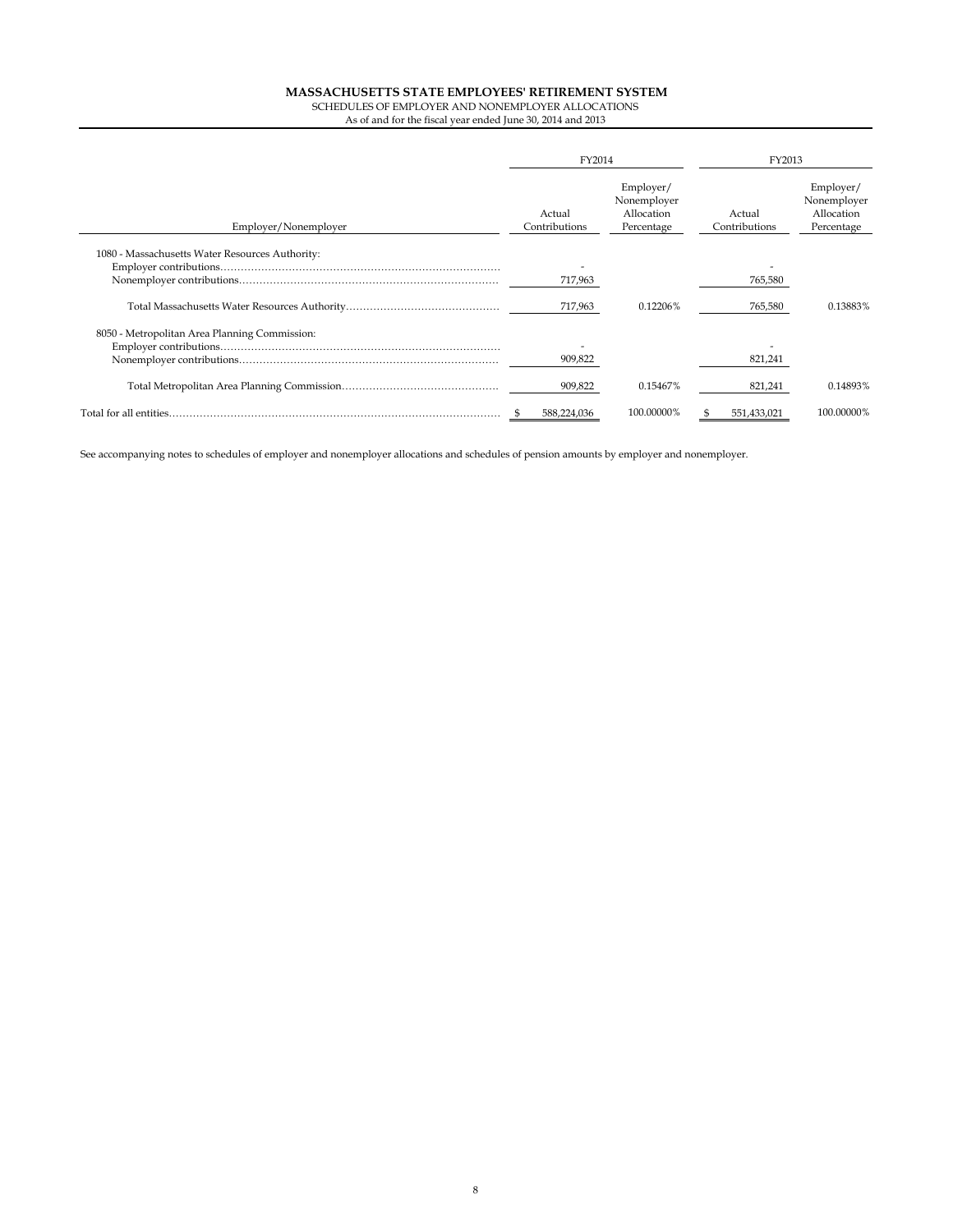# **MASSACHUSETTS STATE EMPLOYEES' RETIREMENT SYSTEM** SCHEDULES OF PENSION AMOUNTS BY EMPLOYER AND NONEMPLOYER

As of and for the fiscal year ended June 30, 2014 and 2013

|                                                                                                       |                                                 |                                                 |                           | 2014 Deferred Outflows of Resources |                                               |                                                                                                                | 2014 Deferred Inflows of Resources |                                                  |                                                      | 2014 Pension Expense                                                          |                                          |
|-------------------------------------------------------------------------------------------------------|-------------------------------------------------|-------------------------------------------------|---------------------------|-------------------------------------|-----------------------------------------------|----------------------------------------------------------------------------------------------------------------|------------------------------------|--------------------------------------------------|------------------------------------------------------|-------------------------------------------------------------------------------|------------------------------------------|
| Employer/Nonemployer                                                                                  | June 30,<br>2013<br>Net<br>Pension<br>Liability | June 30,<br>2014<br>Net<br>Pension<br>Liability | Changes of<br>Assumptions | Changes in<br>Proportion            | Total<br>Deferred<br>Outflows of<br>Resources | Net Differences<br>Between Projected<br>and Actual<br>Investment<br>Earnings on<br>Pension Plan<br>Investments | Changes in<br>Proportion           | <b>Total Deferred</b><br>Inflows of<br>Resources | Proportionate<br>Share of Plan<br>Pension<br>Expense | Net<br>Amortization<br>of Deferred<br>Amounts from<br>Change in<br>Proportion | <b>Total Employer</b><br>Pension Expense |
| <b>Non Special Funding Situations:</b>                                                                |                                                 |                                                 |                           |                                     |                                               |                                                                                                                |                                    |                                                  |                                                      |                                                                               |                                          |
| Employer:                                                                                             | $\mathbf{s}$<br>8,159,538,639                   | \$<br>6,801,709,172                             | \$76,458,595              | S                                   | <sup>S</sup><br>76,458,595                    | <sup>\$</sup><br>1,396,042,973                                                                                 | \$<br>2,355,012                    | $\mathbf{s}$<br>1,398,397,985                    | 503,543,821<br>\$                                    | <sup>S</sup><br>(523, 340)                                                    | 503,020,481<br><sup>S</sup>              |
| 8060 - Assabet Valley Regional Vocational School District                                             | 3,396,967                                       | 2,929,373                                       | 32,929                    | 94,875                              | 127,804                                       | 601,250                                                                                                        |                                    | 601,250                                          | 216,867                                              | 21,083                                                                        | 237,950                                  |
| 8100 - Blackstone Valley Regional Vocational School District                                          | 5,329,493                                       | 4,351,822                                       | 48,919                    |                                     | 48,919                                        | 893,206                                                                                                        | 90,619                             | 983,825                                          | 322,174                                              | (20, 137)                                                                     | 302,037                                  |
| 8080 - Bristol/Plymouth Regional Vocational Technical School District                                 | 3,107,434                                       | 2,802,693                                       | 31,505                    | 207,472                             | 238,977                                       | 575,250                                                                                                        |                                    | 575,250                                          | 207,489                                              | 46,105                                                                        | 253,594                                  |
| 8160 - Central Massachusetts Regional Planning Commission                                             | 2,132,808                                       | 1,438,478                                       | 16,170                    |                                     | 16,170                                        | 295,246                                                                                                        | 333,633                            | 628,879                                          | 106,493                                              | (74, 141)                                                                     | 32,352                                   |
| 6090 - Massachusetts Convention Center Authority<br>9045 - Massachusetts Department of Transportation | 28,139,855<br>438,687,560                       | 24,824,160<br>369,794,869                       | 279,051<br>4,156,896      | 1,333,197<br>3,905,346              | 1,612,248<br>8,062,242                        | 5,095,130<br>75,899,971                                                                                        |                                    | 5,095,130<br>75,899,971                          | 1,837,781<br>27,376,637                              | 296,266<br>867,855                                                            | 2,134,047<br>28,244,492                  |
| 6070 - Massachusetts State College Building Authority                                                 | 2,350,479                                       | 1,878,277                                       | 21,114                    |                                     | 21,114                                        | 385,514                                                                                                        | 80,210                             | 465,724                                          | 139,053                                              | (17, 824)                                                                     | 121,229                                  |
|                                                                                                       | 1,745,418                                       | 1,462,295                                       | 16,438                    | 6,690                               | 23,128                                        | 300,134                                                                                                        |                                    | 300,134                                          | 108,257                                              | 1,487                                                                         | 109,744                                  |
| 8010 - Montachusett Regional Planning Commission                                                      | 1,500,591                                       | 1,227,123                                       | 13,794                    |                                     | 13,794                                        | 251,866                                                                                                        | 23,740                             | 275,606                                          | 90,846                                               | (5,276)                                                                       | 85,570                                   |
| 8090 - Montachusett Regional Vocational Technical School District                                     | 6,009,097                                       | 5,035,753                                       | 56,607                    | 24,395                              | 81,002                                        | 1,033,583                                                                                                      |                                    | 1,033,583                                        | 372,807                                              | 5,421                                                                         | 378,228                                  |
|                                                                                                       | 8,043,935<br>1,397,520                          | 5,887,118<br>1,219,828                          | 66,178<br>13,712          | 53,434                              | 66,178<br>67,146                              | 1,208,324<br>250,368                                                                                           | 805,140                            | 2,013,464<br>250,368                             | 435,835<br>90,306                                    | (178, 920)<br>11,874                                                          | 256,915<br>102,180                       |
| 8030 - Northeast Metro Regional Vocational Technical School District                                  | 5,388,391                                       | 4,726,849                                       | 53,135                    | 229,157                             | 282.292                                       | 970,180                                                                                                        |                                    | 970,180                                          | 349,938                                              | 50,924                                                                        | 400,862                                  |
|                                                                                                       | 1,667,969                                       | 1,482,703                                       | 16,667                    | 90.081                              | 106,748                                       | 304,323                                                                                                        |                                    | 304,323                                          | 109,767                                              | 20,018                                                                        | 129,785                                  |
| 8180 - Old Colony Regional Vocational Technical School District                                       | 1.990.859                                       | 1,693,023                                       | 19.031                    | 32.259                              | 51,290                                        | 347.491                                                                                                        |                                    | 347,491                                          | 125,338                                              | 7.169                                                                         | 132,507                                  |
|                                                                                                       | 4,514,657                                       | 3.552.394                                       | 39,933                    |                                     | 39.933                                        | 729.125                                                                                                        | 208,309                            | 937.434                                          | 262.991                                              | (46, 291)                                                                     | 216,700                                  |
| 8140 - Southeastern Regional Planning & Economic Development District                                 | 2,576,965<br>9,743,258                          | 2,171,468<br>8,367,579                          | 24,410<br>94,061          | 22.153<br>238,258                   | 46,563<br>332,319                             | 445,691<br>1,717,436                                                                                           |                                    | 445,691<br>1,717,436                             | 160,758<br>619,468                                   | 4,923<br>52,946                                                               | 165,681<br>672,414                       |
| 8200 - Tri-County Regional Vocational Technical School District                                       | 2,072,263                                       | 1,467,028                                       | 16,491                    |                                     | 16,491                                        | 301,106                                                                                                        | 256,085                            | 557,191                                          | 108,607                                              | (56,908)                                                                      | 51,699                                   |
| 8190 - Upper Blackstone Water Pollution Abatement District                                            | 5,386,648                                       | 4,670,154                                       | 52,498                    | 174,957                             | 227,455                                       | 958,544                                                                                                        |                                    | 958,544                                          | 345,741                                              | 38,879                                                                        | 384,620                                  |
| 8130 - Upper Cape Cod Regional Vocational Technical School District                                   | 3,114,958                                       | 2,557,148                                       | 28,745                    |                                     | 28,745                                        | 524,852                                                                                                        | 39,606                             | 564,458                                          | 189,311                                              | (8, 801)                                                                      | 180,510                                  |
| <b>Special Funding Situations:</b>                                                                    |                                                 |                                                 |                           |                                     |                                               |                                                                                                                |                                    |                                                  |                                                      |                                                                               |                                          |
| Nonemployer (Commonwealth) attributable to:                                                           |                                                 |                                                 |                           |                                     |                                               |                                                                                                                |                                    |                                                  |                                                      |                                                                               |                                          |
|                                                                                                       | 2,904,100                                       | 2,521,960                                       |                           |                                     |                                               |                                                                                                                |                                    |                                                  | 186,706                                              | (7, 368)                                                                      | 179,338                                  |
|                                                                                                       | 2,248,715                                       | 1,871,525                                       |                           |                                     |                                               |                                                                                                                |                                    |                                                  | 138,553                                              | (5, 468)                                                                      | 133,085                                  |
|                                                                                                       | 4,787,658<br>8,664,431                          | 3,606,009<br>7,744,418                          |                           |                                     |                                               |                                                                                                                |                                    |                                                  | 266,960<br>573,334                                   | (10, 535)<br>(22, 625)                                                        | 256,425<br>550,709                       |
|                                                                                                       | 5,495,644                                       | 4,442,707                                       |                           |                                     |                                               |                                                                                                                |                                    |                                                  | 328,902                                              | (12, 979)                                                                     | 315,923                                  |
|                                                                                                       | 2,853,743                                       | 2,588,145                                       |                           |                                     |                                               |                                                                                                                |                                    |                                                  | 191,605                                              | (7, 561)                                                                      | 184,044                                  |
| 6035 - Central Massachusetts Special Education Collaborative                                          | 3,030,631                                       | 2,577,228                                       |                           |                                     |                                               |                                                                                                                |                                    |                                                  | 190,797                                              | (7,529)                                                                       | 183,268                                  |
|                                                                                                       | 1,250,517                                       | 1,005,709                                       |                           |                                     |                                               |                                                                                                                |                                    |                                                  | 74,455                                               | (2,938)                                                                       | 71,517                                   |
|                                                                                                       | 8,872,253<br>5.649.186                          | 7,596,712<br>3,788,322                          |                           |                                     |                                               |                                                                                                                |                                    |                                                  | 562,399<br>280,457                                   | (22, 194)<br>(11,068)                                                         | 540,205<br>269,389                       |
|                                                                                                       | 5.992.822                                       | 5,184,595                                       |                           |                                     |                                               |                                                                                                                |                                    |                                                  | 383,826                                              | (15, 147)                                                                     | 368,679                                  |
|                                                                                                       | 2.407.762                                       | 1.919.814                                       |                           |                                     |                                               |                                                                                                                |                                    |                                                  | 142.128                                              | (5,609)                                                                       | 136,519                                  |
|                                                                                                       | 8.122.643                                       | 6.965.184                                       |                           |                                     |                                               |                                                                                                                |                                    |                                                  | 515.646                                              | (20.349)                                                                      | 495.297                                  |
| 6011 - Lower Pioneer Valley Education Collaborative                                                   | 12,698,378                                      | 10,665,423                                      |                           |                                     |                                               |                                                                                                                |                                    |                                                  | 789,582                                              | (31, 159)                                                                     | 758,423                                  |
|                                                                                                       | 6,461,681<br>7,468,162                          | 5,200,485<br>5,735,474                          |                           |                                     |                                               |                                                                                                                |                                    |                                                  | 385,002<br>424,608                                   | (15, 193)<br>(16,756)                                                         | 369,809<br>407,852                       |
|                                                                                                       | 2,553,829                                       | 2,049,396                                       |                           |                                     |                                               |                                                                                                                |                                    |                                                  | 151,721                                              | (5,987)                                                                       | 145,734                                  |
|                                                                                                       | 4,102,193                                       | 3,159,508                                       |                           |                                     |                                               |                                                                                                                |                                    |                                                  | 233,905                                              | (9,231)                                                                       | 224,674                                  |
|                                                                                                       | 7,939,523                                       | 7,038,602                                       |                           |                                     |                                               |                                                                                                                |                                    |                                                  | 521,081                                              | (20, 563)                                                                     | 500,518                                  |
|                                                                                                       | 11,036,721                                      | 9,341,091                                       |                           |                                     |                                               |                                                                                                                |                                    |                                                  | 691,539                                              | (27, 290)                                                                     | 664,249                                  |
|                                                                                                       | 7,974,494<br>7,788,404                          | 6,288,169<br>6,815,080                          |                           |                                     |                                               |                                                                                                                |                                    |                                                  | 465,525<br>504,534                                   | (18, 371)<br>(19,910)                                                         | 447,154<br>484,624                       |
| 6003 - Southeastern Massachusetts Education Collaborative                                             | 4,924,779                                       | 4,439,451                                       |                           |                                     |                                               |                                                                                                                |                                    |                                                  | 328,661                                              | (12,970)                                                                      | 315,691                                  |
| 6002 - Southern Worcester County Education Collaborative                                              | 5,686,837                                       | 4,863,877                                       |                           |                                     |                                               |                                                                                                                |                                    |                                                  | 360,082                                              | (14,210)                                                                      | 345,872                                  |
|                                                                                                       | 2,170,120                                       | 1,739,065                                       |                           |                                     |                                               |                                                                                                                |                                    |                                                  | 128,746                                              | (5,081)                                                                       | 123,665                                  |
|                                                                                                       | 10,003,343                                      | 6,398,012                                       |                           |                                     |                                               |                                                                                                                |                                    |                                                  | 473,657                                              | (18, 692)                                                                     | 454,965                                  |
|                                                                                                       | 1,842,839<br>399,773                            | 1,709,582<br>336,532                            |                           |                                     |                                               |                                                                                                                |                                    |                                                  | 126,564<br>24,914                                    | (4,995)<br>(983)                                                              | 121,569<br>23,931                        |
| 8210 - Massachusetts Development Finance Agency                                                       | 2,959,253                                       | 2,166,836                                       |                           |                                     |                                               |                                                                                                                |                                    |                                                  | 160,415                                              | (6, 330)                                                                      | 154,085                                  |
| 6200 - Massachusetts Healthcare Connector Authority                                                   | 8,133,541                                       | 7,445,498                                       |                           |                                     |                                               |                                                                                                                |                                    |                                                  | 551,205                                              | (21, 752)                                                                     | 529,453                                  |
|                                                                                                       | 585,993                                         | 350,352                                         |                           |                                     |                                               |                                                                                                                |                                    |                                                  | 25,937                                               | (1,024)                                                                       | 24,913                                   |
|                                                                                                       | 5,335,628                                       | 5,225,513                                       |                           |                                     |                                               |                                                                                                                |                                    |                                                  | 386,855                                              | (15, 266)                                                                     | 371,589                                  |
| 1080 - Massachusetts Water Resources Authority                                                        | 7,240,966<br>12,360,506                         | 5,530,783<br>9,061,569                          |                           |                                     |                                               |                                                                                                                |                                    |                                                  | 409,455<br>670,846                                   | (16, 158)<br>(26, 473)                                                        | 393,297<br>644,373                       |
|                                                                                                       | 13,259,168                                      | 11,483,064                                      |                           |                                     |                                               |                                                                                                                |                                    |                                                  | 850,114                                              | (33, 548)                                                                     | 816,566                                  |
|                                                                                                       |                                                 |                                                 |                           |                                     |                                               |                                                                                                                |                                    |                                                  |                                                      |                                                                               |                                          |
| Total nonemployer (Commonwealth of Massachusetts)                                                     | 205.206.236                                     | 168,855,693                                     | 1,898,121                 |                                     | 1,898,121                                     | 34,657,437                                                                                                     | 2,219,920                          | 36,877,357                                       | 12,500,717                                           | (493, 312)                                                                    | 12,007,405                               |
|                                                                                                       | 8,903,042,000                                   | $\mathfrak{s}$<br>7,424,105,000                 | \$<br>83,455,000          | $\mathfrak{s}$<br>6,412,274         | $\mathfrak{S}$<br>89,867,274                  | $\mathfrak{S}$<br>1,523,789,000                                                                                | $\mathbb{S}$<br>6,412,274          | \$<br>1,530,201,274                              | 549,621,000<br>$\mathbf{s}$                          |                                                                               | 549,621,000                              |

See accompanying notes to schedules of employer and nonemployer allocations and schedules of pension amounts by employer and nonemployer.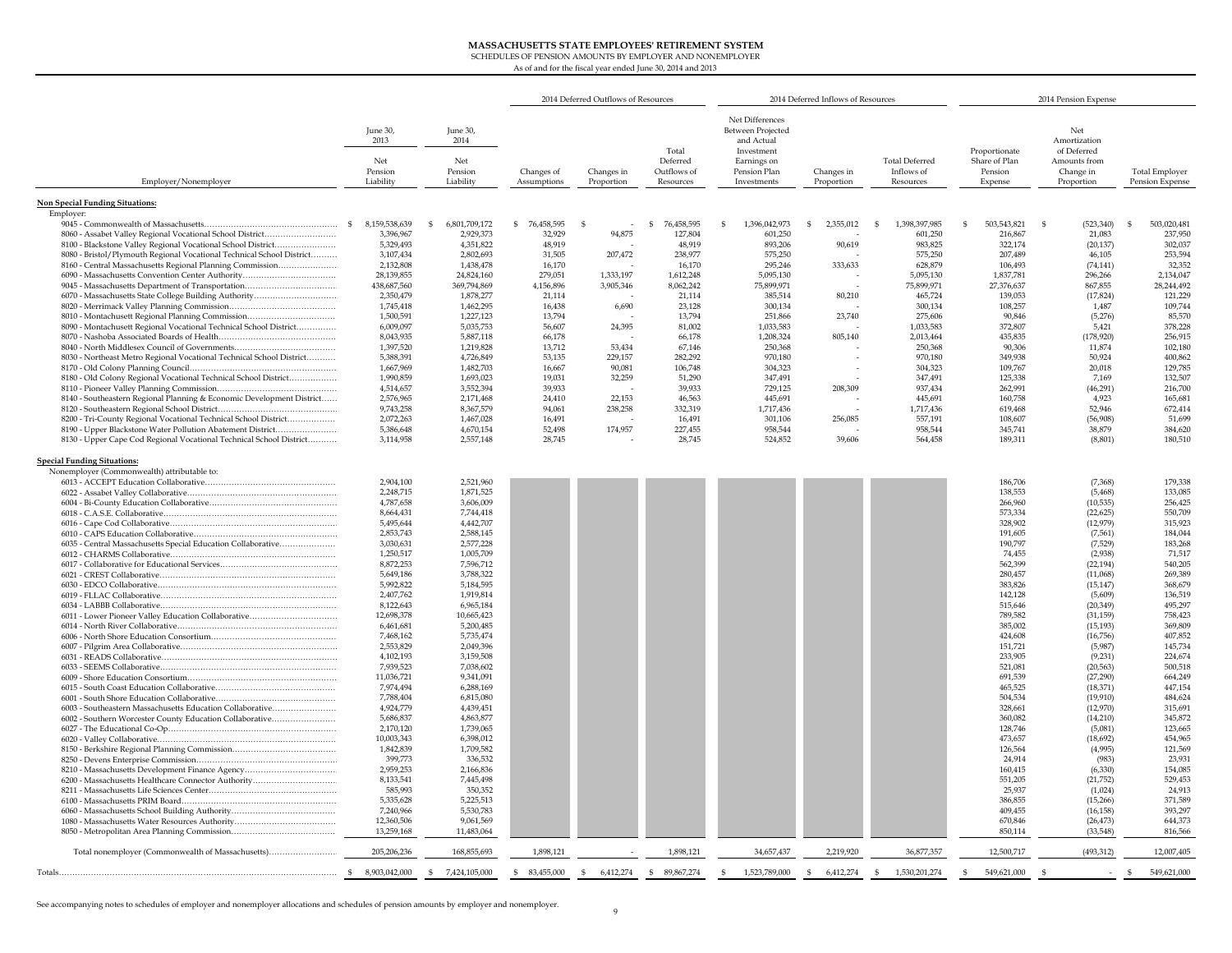# **MASSACHUSETTS STATE EMPLOYEES' RETIREMENT SYSTEM**  Notes to Schedules of Employer and Nonemployer Allocations and Schedules of Pension Amounts by Employer and Nonemployer June 30, 2014 and 2013

# **NOTE 1 – PLAN DESCRIPTION**

The Massachusetts State Employees' Retirement System (MSERS) is a public employee retirement system (PERS), that administers a cost-sharing multi-employer defined benefit plan as defined by Governmental Accounting Standards Board (GASB) Statement No. 67, *Financial Reporting for Pension Plans*, covering substantially all employees of the Commonwealth and certain employees of the independent authorities and agencies. The former Massachusetts Turnpike Authority (MTA) employees and retirees became members of MSERS upon the creation of MassDOT. Other employees who transferred to MassDOT had been, and remain, members of MSERS. The assets and liabilities of the former MTA have been transferred to MSERS. MSERS is part of the Commonwealth's reporting entity and does not issue a stand-alone audited financial report.

Management of MSERS is vested in the Massachusetts State Retirement Board (the MSRB) which consists of five members–two elected by current and active MSERS members, one by the remaining members of the MSRB, one who is appointed by the State Treasurer and the State Treasurer, who serves as ex-officio and is the Chair of the MSRB.

*Benefits provided***.** MSERS provides retirement, disability, survivor and death benefits to members and their beneficiaries. Massachusetts General Laws (MGL) establishes uniform benefit and contribution requirements for all contributory PERS. These requirements provide for superannuation retirement allowance benefits up to a maximum of 80% of a member's highest three-year average annual rate of regular compensation. For employees hired after April 1, 2012, retirement allowances are calculated on the basis of the last five years or any five consecutive years, whichever is greater in terms of compensation. Benefit payments are based upon a member's age, length of creditable service, and group creditable service, and group classification. The authority for amending these provisions rests with the Legislature.

Members become vested after ten years of creditable service. A superannuation retirement allowance may be received upon the completion of twenty years of creditable service or upon reaching the age of 55 with ten years of service. Normal retirement for most employees occurs at age 65; for certain hazardous duty and public safety positions, normal retirement is at age 55. Most employees who joined the system after April 1, 2012 cannot retire prior to age 60.

The MSERS' funding policies have been established by Chapter 32 of the MGL. The Legislature has the authority to amend these policies. The annuity portion of the MSERS retirement allowance is funded by employees, who contribute a percentage of their regular compensation. Costs of administering the plan are funded out of plan assets.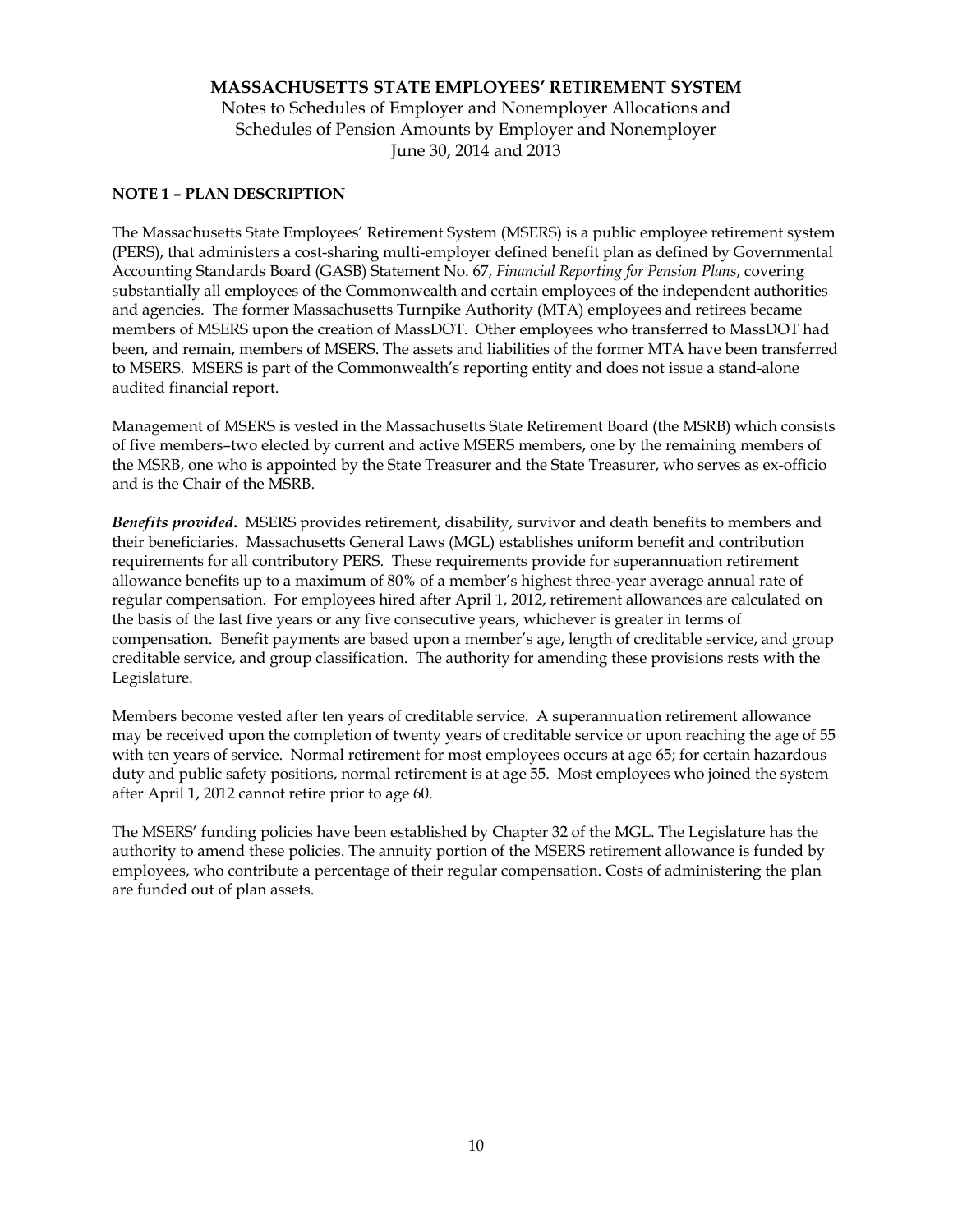# **MASSACHUSETTS STATE EMPLOYEES' RETIREMENT SYSTEM**  Notes to Schedules of Employer and Nonemployer Allocations and Schedules of Pension Amounts by Employer and Nonemployer June 30, 2014 and 2013

Member contributions for MSERS vary depending on the most recent date of membership:

| Hire Date             | % of Compensation                                               |  |  |
|-----------------------|-----------------------------------------------------------------|--|--|
|                       |                                                                 |  |  |
| Prior to $1975$       | 5% of regular compensation                                      |  |  |
|                       | 7% of regular compensation                                      |  |  |
| 1984 to $6/30/1996$   | 8% of regular compensation                                      |  |  |
| $7/1/1996$ to present | 9% of regular compensation except for State Police which is 12% |  |  |
|                       | of regular compensation                                         |  |  |
|                       | An additional 2% of regular compensation in excess of \$30,000  |  |  |

# **NOTE 2 – BASIS OF PRESENTATION**

The schedules of employer and nonemployer allocations and schedules of pension amounts by employer and nonemployer (the Schedules) present amounts that are elements of the financial statements of the MSERS or of its participating employers and nonemployers. Accordingly, they do not purport to be a complete presentation of the financial position or changes in financial position of the MSERS or its participating employers and nonemployers. The amounts presented in the Schedules were prepared in accordance with U.S. generally accounting principles. Such preparation requires management of the MSERS to make a number of estimates and assumptions related to the reported amounts. Actual results could differ from those estimates.

The schedules of employer and nonemployer allocations are based on actual contributions adjusted for any nonemployer contributions.

The MGLs governing employer contribution requirements to MSERS are varied and vary among employers to such an extent that there is no uniform contribution method. Consequently, MSERS developed an effective contribution methodology which allocates total actual contributions amongst the employers in a consistent manner (based on an employer's share of total covered payroll). Any differences between the effective contribution and an employer's actual contributions are considered a nonemployer contribution from the Commonwealth. According to MGL, certain nonemployer contributions are the legal responsibility of the Commonwealth and have accordingly been reflected on the schedules of employer and nonemployer allocations as special funding situations.

The schedules of pension amounts presents each employer in sufficient detail to permit each contributing employer as well as each employer considered to be in special funding situation to derive the necessary information for the preparation of their individual financial statements.

For entities considered to be in a 100% special funding situation there is no net pension liability recognized. However, the notes to the financial statements for these entities must disclose the portion of the nonemployer contributing entity's total proportionate share of the net pension liability as well its portion of pension expense as both a revenue and pension expense.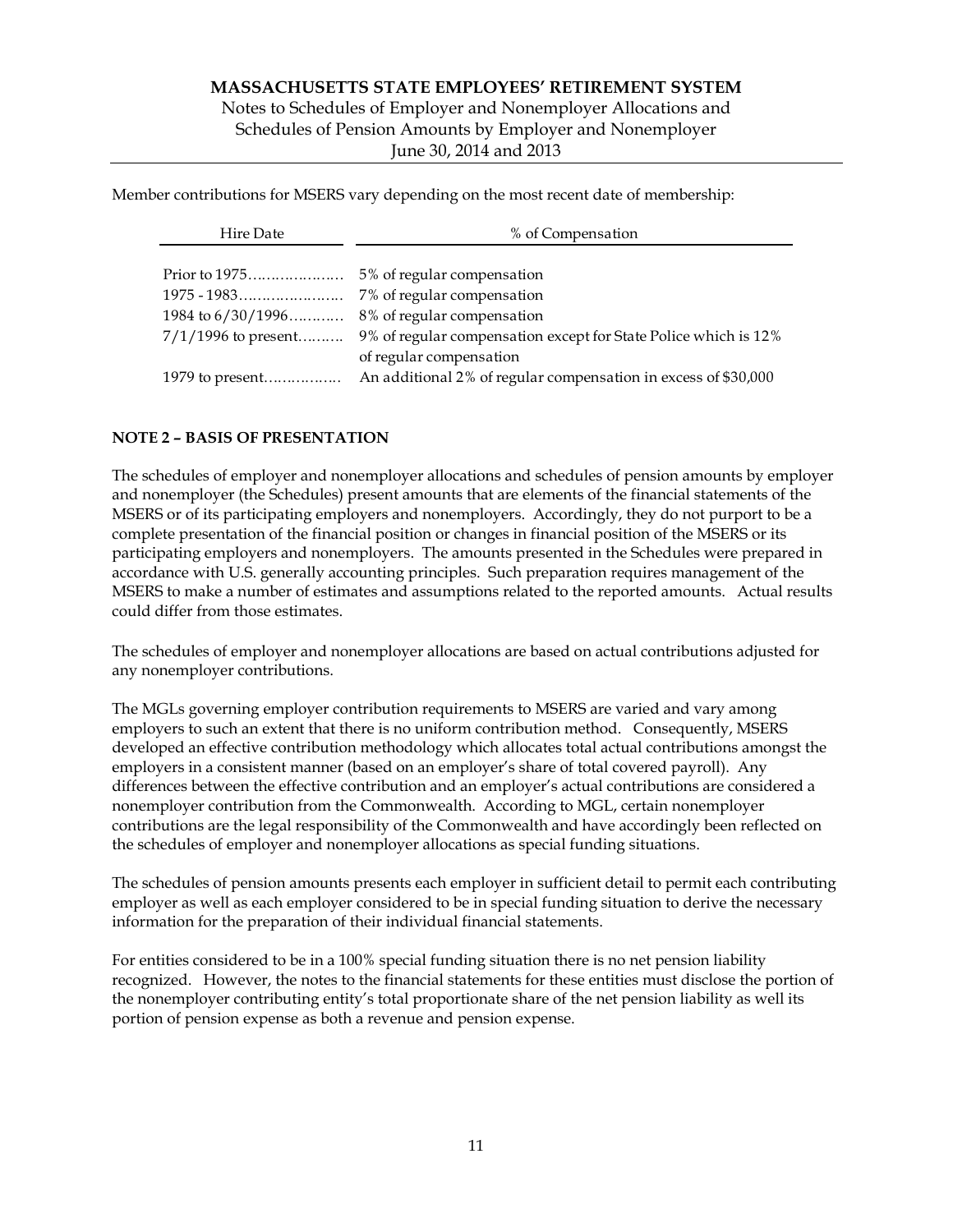# **MASSACHUSETTS STATE EMPLOYEES' RETIREMENT SYSTEM**  Notes to Schedules of Employer and Nonemployer Allocations and Schedules of Pension Amounts by Employer and Nonemployer June 30, 2014 and 2013

The special funding situations created by MGL are described below.

## *Educational collaboratives*

Collaboratives contribute amounts equal to the normal cost of employees' benefits at a rate established by the Public Employees' Retirement Administration Commission (PERAC), currently 5.6% of covered payroll. Legally, the collaboratives are only responsible for contributing the annual normal cost of their employees' benefits (i.e., the present value of the benefits earned by those employees in any given year) and are not legally responsible for the past service cost attributable to those employees or previously retired employees of the collaboratives. The Commonwealth as a nonemployer is legally responsible for the entire past service cost related to the collaboratives and therefore has a 100% special funding situation.

# *Other Special Funding Situations*

MGLs established certain entities whose employees are members of MSERS. However, MGL does not provide an employer funding mechanism for these entities. Consequently, the Commonwealth is considered the nonemployer contributor and is considered legally responsible to make all actuarially determined employer contributions on behalf of these entities. Therefore these entities are also considered to be in a 100% special funding situation as defined by GASB.

# **NOTE 3 – RECONCILIATION TO FINANCIAL STATEMENTS**

## *Changes in Total Pension Liability*

Based upon updated actuarial information, the Commonwealth has adjusted certain information as previously reported in the Schedule of Changes in the State Employees' Retirement System Net Pension Liability and Related Ratios (changes in total pension liability) as contained in the required supplemental section of the Commonwealth's 2014 CAFR. The change resulted in a reduction of previously reported differences between expected and actual experience by \$161,731,000 which affected the following elements in the accompanying schedules of pension amounts by employer and nonemployer as of and for the year ending June 30, 2014 (amounts in thousands):

|                                                                | \$ 70,000 |
|----------------------------------------------------------------|-----------|
|                                                                | (46,211)  |
|                                                                | 84,765    |
| Other expenses that do not reduce the total pension liability: |           |
|                                                                | 33.248    |
|                                                                | 19,929    |
|                                                                |           |
|                                                                | \$161,731 |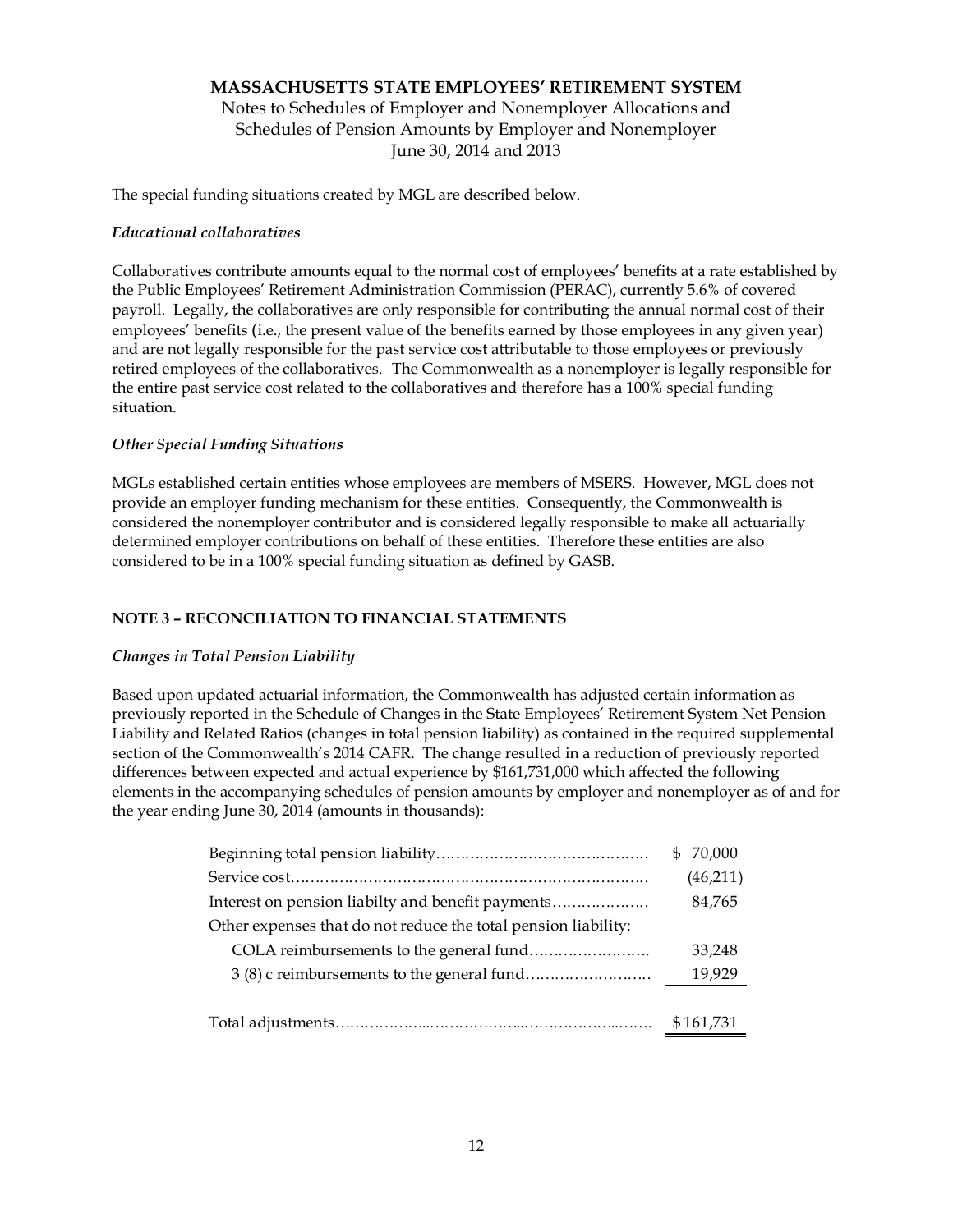Notes to Schedules of Employer and Nonemployer Allocations and Schedules of Pension Amounts by Employer and Nonemployer June 30, 2014 and 2013

## *Nonemployer contributions*

The current year employer and nonemployer contributions used in the schedules of employer and nonemployer allocations is a component of the MSERS' Pension Trust Fund financial statements contained in the Commonwealth's CAFR. The reconciliation of employer and nonemployer contributions is as follows for the fiscal years ended June 30, 2014 and 2013 (amounts in thousands):

|                                                                                                                               | 2014      | 2013          |
|-------------------------------------------------------------------------------------------------------------------------------|-----------|---------------|
| Employer and nonemployer contributions reported in the Statement<br>of Changes in Fiduciary Net Position per the audited CAFR | \$593,932 | \$<br>565,574 |
| Plus:                                                                                                                         |           |               |
| Reclassification of capital gains transferred from the                                                                        |           |               |
| Commonwealth directly to MSERS (additional contribution)                                                                      | 9,348     |               |
| Reclassification of employer and nonemployer contributions from                                                               |           |               |
| non-Commonwealth educational collaboratives accounted                                                                         |           |               |
|                                                                                                                               | 5,509     | 5,357         |
| Reclassification of employer and nonemployer contributions from                                                               |           |               |
| non-Commonwealth entities accounted for in the                                                                                | 659       | 623           |
|                                                                                                                               |           |               |
| Less:                                                                                                                         |           |               |
| Reclassification of pass-through cost of living adjustments                                                                   |           |               |
| to local city and town contributory retirement systems                                                                        | (21, 104) | (20, 121)     |
|                                                                                                                               | (120)     |               |
|                                                                                                                               |           |               |
| Total employer and nonemployer contributions per Schedules of                                                                 |           |               |
|                                                                                                                               | \$588,224 | \$ 551,433    |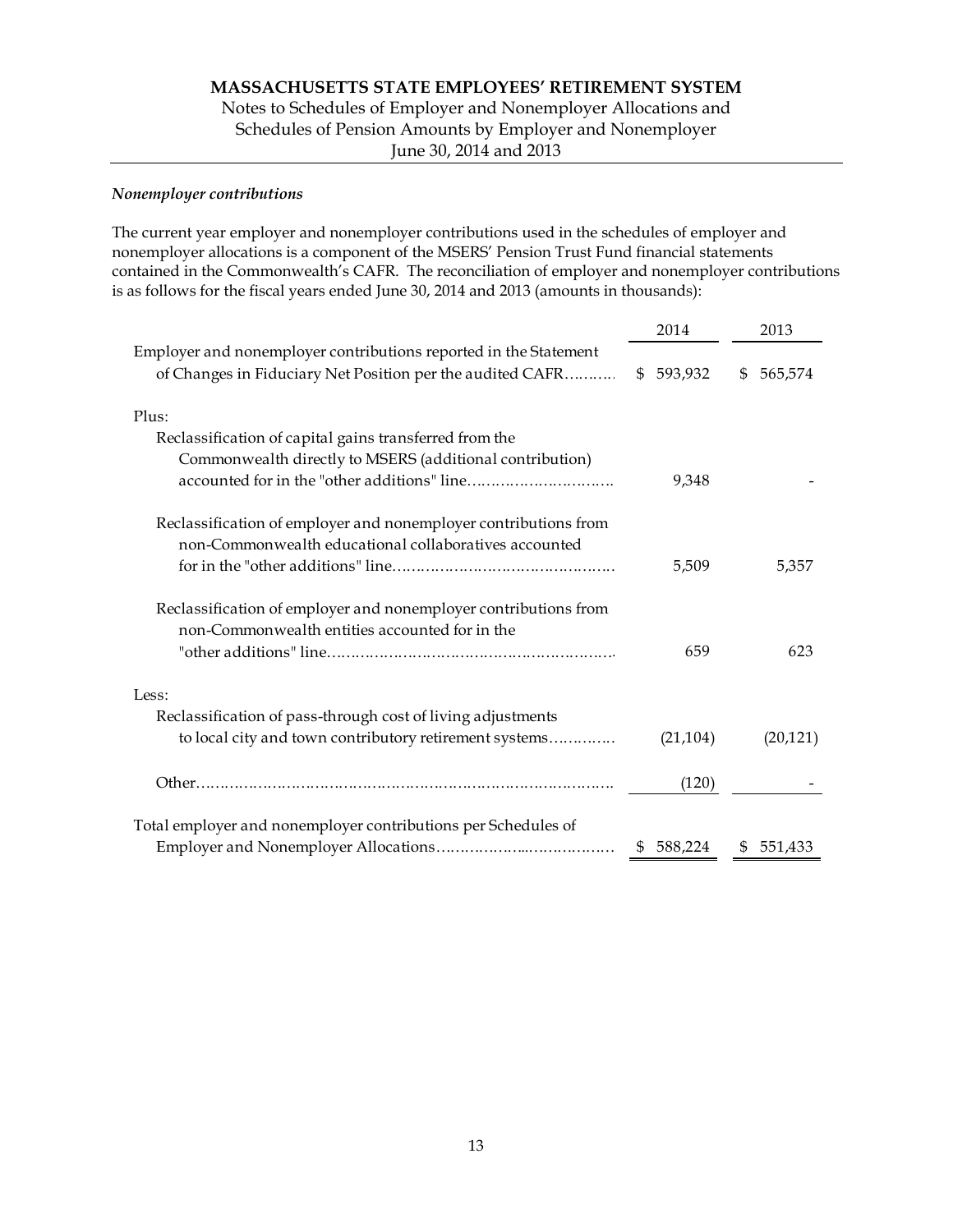Notes to Schedules of Employer and Nonemployer Allocations and Schedules of Pension Amounts by Employer and Nonemployer June 30, 2014 and 2013

## **NOTE 4 – COLLECTIVE NET PENSION LIABILITY**

Components of the collective net pension liability at June 30, 2014 and 2013 are as follows (amounts in thousands):

|                                               | 2014            | 2013           |
|-----------------------------------------------|-----------------|----------------|
| Less:                                         | \$31,355,000    | \$29,988,000   |
|                                               | 23,930,895      | 21,084,958     |
| Employers/nonemployers' net pension liability | 7,424,105<br>S. | S<br>8,903,042 |
| Plan fiduciary net position as a percentage   | 76.32%          | 70.31%         |

## *Actuarial Assumptions*

The total pension liability for the June 30, 2014 measurement date was determined by an actuarial valuation as of January 1, 2014 rolled forward to June 30, 2014. The total pension liability for the June 30, 2013 measurement date was determined by an actuarial valuation as of January 1, 2014, rolled back to June 30, 2013. This valuation used the following assumptions:

- 1. (a) 8.0% investment rate of return, (b) 3.5% interest rate credited to the annuity savings fund and (c) 3.0% cost of living increase per year.
- 2. Salary increases are based on analyses of past experience but range from 3.5% to 9.0% depending on group and length of service.
- 3. Mortality rates were as follows:
	- Pre-retirement reflects RP-2000 Employees table projected 20 years with Scale AA (gender distinct)
	- Post-retirement reflects Healthy Annuitant table projected 15 years with Scale AA (gender distinct)
	- Disability the morality rate is assumed to be in accordance with the RP-2000 Table projected 5 years with Scale AA (gender distinct) set forward 3 years for males.

Investment assets of MSERS are with the Pension Reserves Investment Trust (PRIT) Fund. The long-term expected rate of return on pension plan investments was determined using a building-block method in which best-estimate ranges of expected future rates of return are developed for each major asset class. These ranges are combined to produce the long-term expected rate of return by weighting the expected future rates of return by the target asset allocation percentage. Best estimates of geometric rates of return for each major asset class included in the PRIT Fund's target asset allocation as of June 30, 2014 and 2013 are summarized in the following table: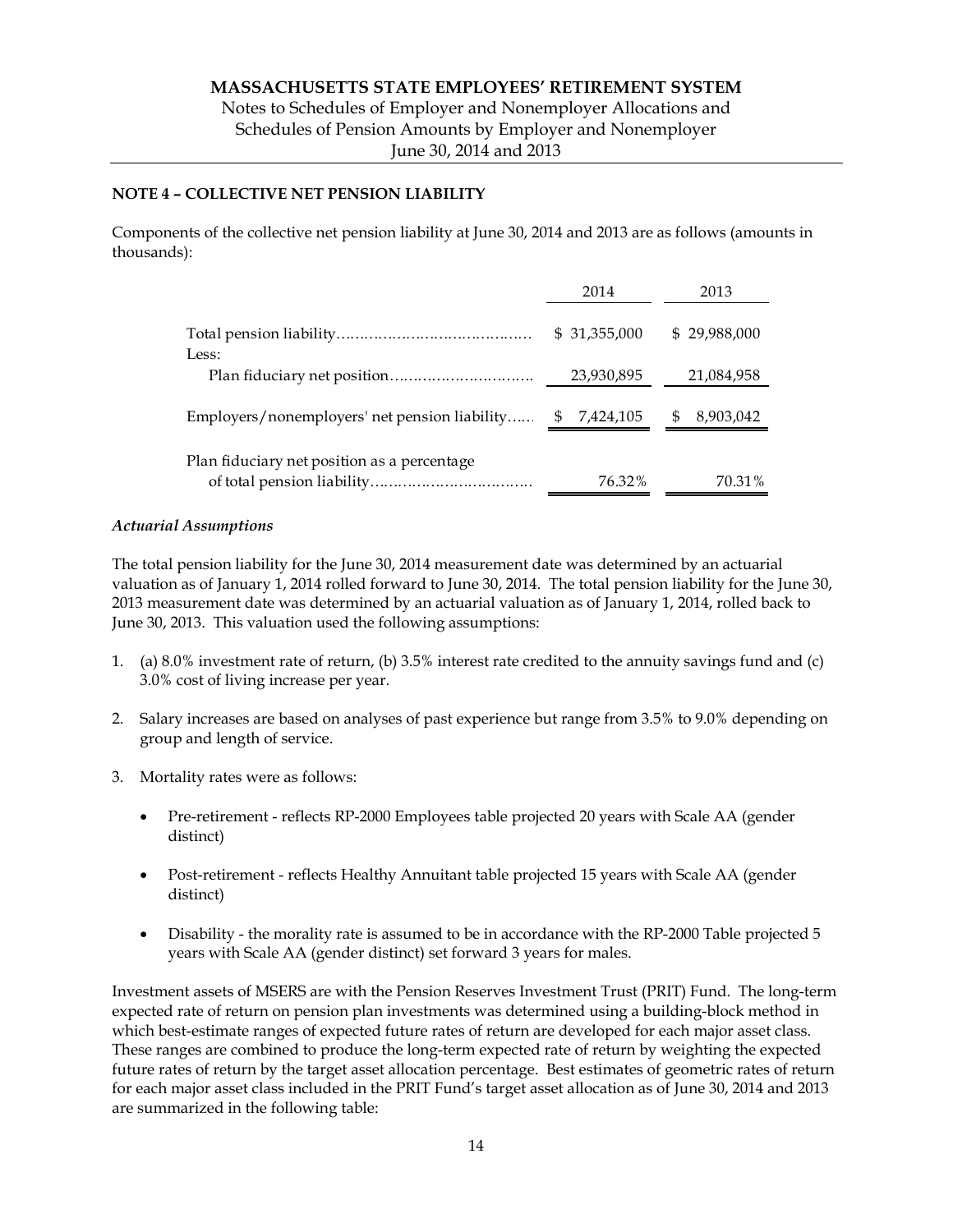Notes to Schedules of Employer and Nonemployer Allocations and Schedules of Pension Amounts by Employer and Nonemployer June 30, 2014 and 2013

|                          |                      | Long-term Expected Real<br>Rate of Return |          |  |
|--------------------------|----------------------|-------------------------------------------|----------|--|
| Asset Class              | Target<br>Allocation | 2014                                      | 2013     |  |
| Global Equity            | 43.00%               | 7.20%                                     | 7.70%    |  |
| Core Fixed Income        | 13.00%               | 2.50%                                     | 2.00%    |  |
| Hedge Funds              | 10.00%               | 5.50%                                     | 4.75%    |  |
| Private Equity           | 10.00%               | 8.80%                                     | 9.00%    |  |
| Real Estate              | 10.00%               | 6.30%                                     | $6.00\%$ |  |
| Value Added Fixed Income | 10.00%               | 6.30%                                     | 6.30%    |  |
| Timber/Natural Resources | 4.00%                | 5.00%                                     | 5.00%    |  |
|                          | 100.00%              |                                           |          |  |

#### *Discount Rate*

The discount rate used to measure the total pension liability was 8.0%. The projection of cash flows used to determine the discount rate assumed that plan member contributions will be made at the current contribution rates and the Commonwealth's contributions will be made at rates equal to the difference between actuarially determined contribution rates and the member rates. Based on those assumptions, the net position was projected to be available to make all projected future benefit payments of current plan members. Therefore, the long-term expected rate of return on pension plan investments was applied to all periods of projected benefit payments to determine the total pension liability.

### *Sensitivity Analysis*

The following illustrates the sensitivity of the collective net pension liability to changes in the discount rate. In particular, the table presents the MSERS collective net pension liability assuming it was calculated using a single discount rate that is one-percentage-point lower or one-percentage-point higher than the current discount rate (amounts in thousands):

| Fiscal Year   | 1% Decrease  | Current Discount |           | 1% Increase |           |
|---------------|--------------|------------------|-----------|-------------|-----------|
| Ended         | to $7\%$     | Rate 8%          |           | to $9\%$    |           |
|               |              |                  |           |             |           |
| June 30, 2013 | \$12,082,000 | £6               | 8,903,042 | S           | 6,174,000 |
| June 30, 2014 | 10,748,000   |                  | 7,424,105 |             | 4,571,000 |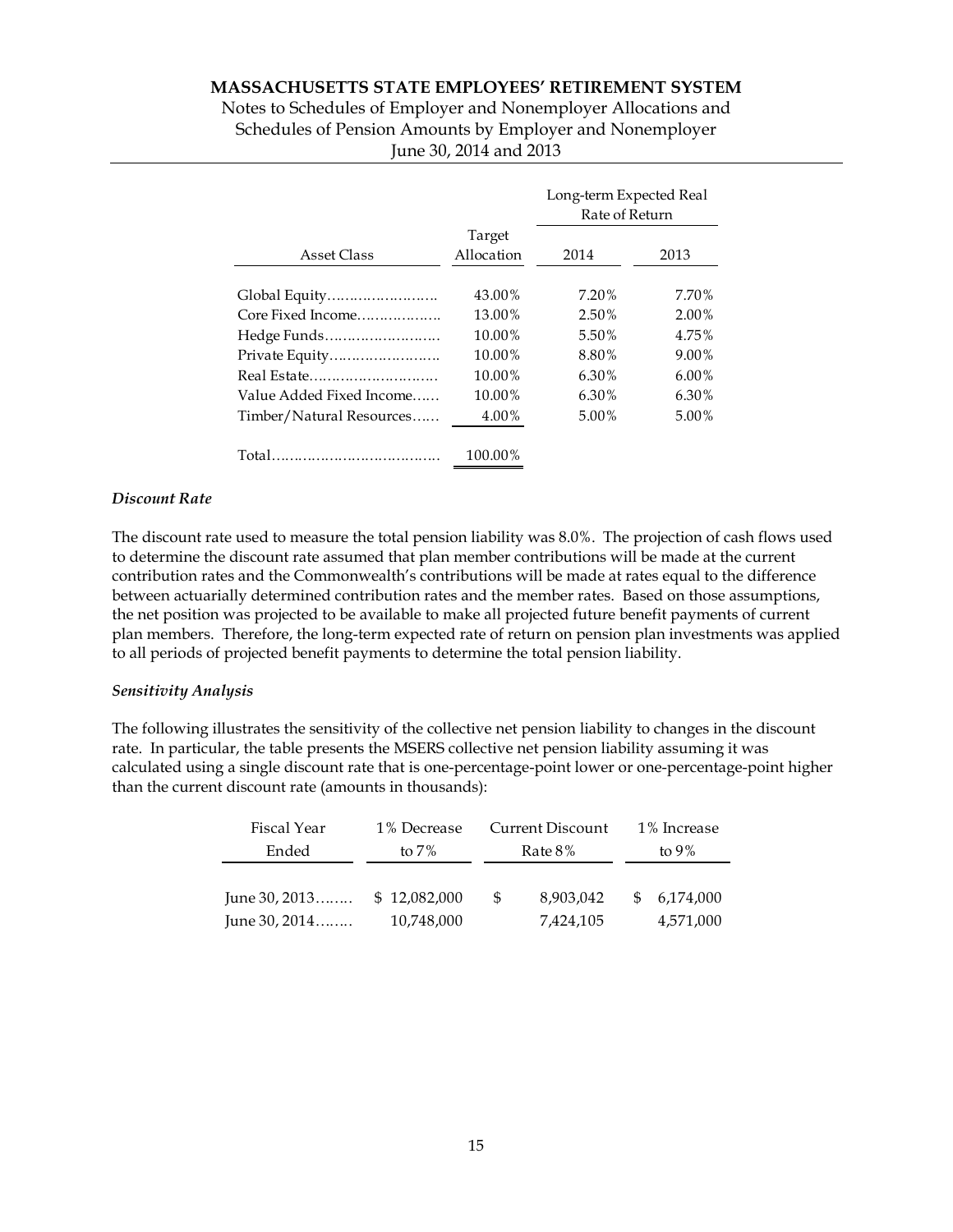Notes to Schedules of Employer and Nonemployer Allocations and Schedules of Pension Amounts by Employer and Nonemployer June 30, 2014 and 2013

## **NOTE 5 – DEFERRED OUTFLOW AND INFLOW OF RESOURCES**

The following table summarizes the changes in both deferred outflows and deferred inflows of resources excluding employer specific amounts (change in proportion) (amounts in thousands):

|                                        |          |              | Balance                        |               |             | Balance       |
|----------------------------------------|----------|--------------|--------------------------------|---------------|-------------|---------------|
|                                        | Year of  | Amortization | July 1,                        |               |             | June 30,      |
|                                        | Deferral | Period       | 2013                           | Additions     | Deletions   | 2014          |
| <b>Deferred Outflows of Resources:</b> |          |              |                                |               |             |               |
| Change of assumptions                  | 2014     | 5.5 years    | \$<br>$\overline{\phantom{0}}$ | 102.000<br>\$ | \$ (18,545) | 83,455        |
| Deferred Inflows of Resources:         |          |              |                                |               |             |               |
| Net difference between                 |          |              |                                |               |             |               |
| projected and acutal                   |          |              |                                |               |             |               |
| earnings on investments                | 2014     | 5 years      |                                | \$(1,904,736) | \$380,947   | \$(1,523,789) |

Amounts reported as deferred outflows of resources and deferred inflows of resources related to pensions will be recognized in the collective pension expense as follows (amounts in thousands):

| Fiscal Year    |                  |
|----------------|------------------|
| Ending June 30 |                  |
|                |                  |
| 2015           | \$<br>(362, 402) |
| $2016$         | (362, 402)       |
|                | (362, 402)       |
| $2018$         | (362, 402)       |
|                | 9.274            |
|                |                  |
| Total          | (1,440,334)      |